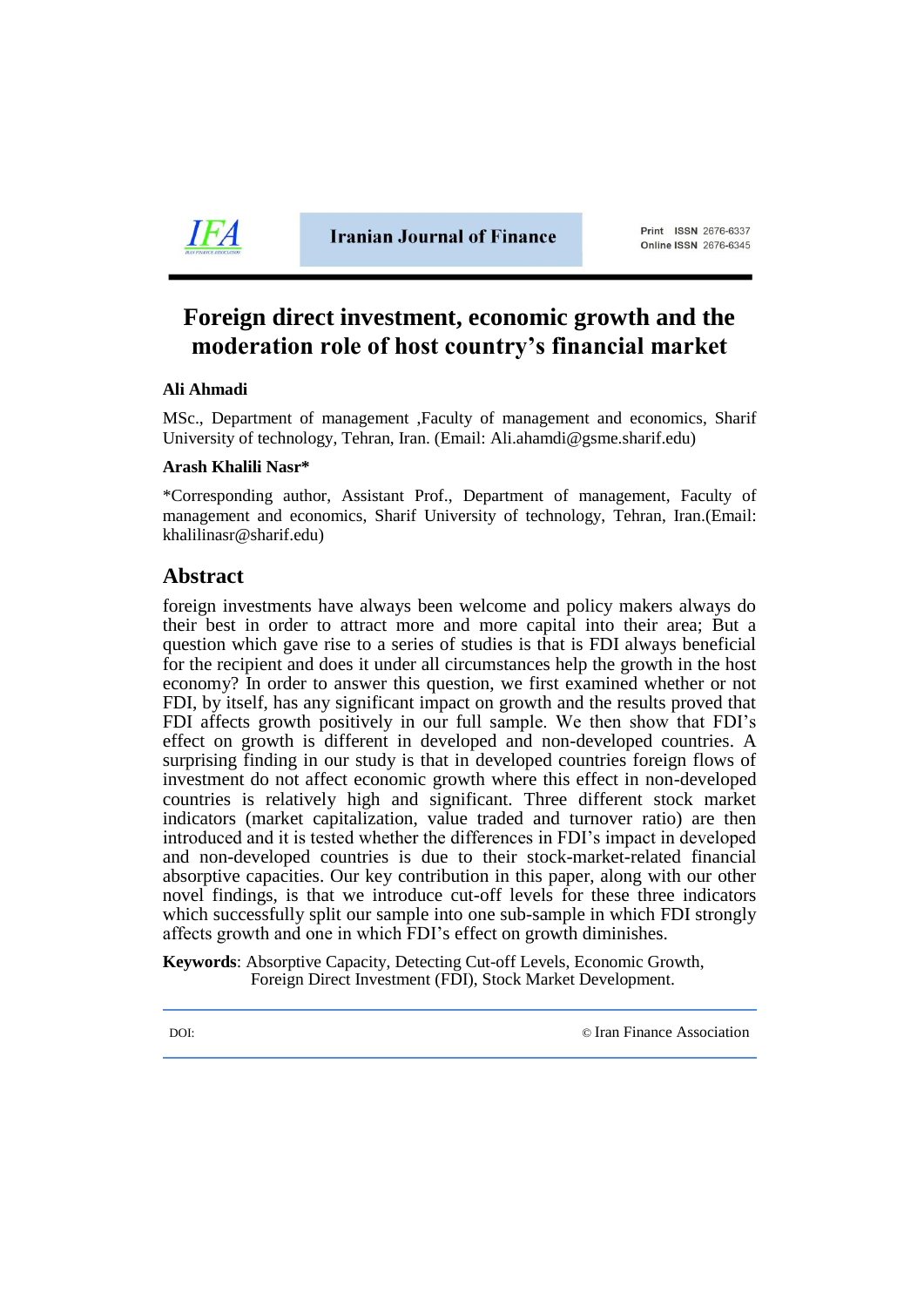## **Introduction**

It has always been subject of extensive arguments whether foreign direct investment (FDI) could have any effect on the economic growth of the host region. Hypotheses argue that FDI might enhance the economy of its host countries through different means of technological diffusion taking place via knowledge and capital goods spillovers. in this debate, though no significant evidence has supported the bare effect of FDI on economic growth, many papers have been published investigating the role of supplementary preconditions affecting the impact of FDI inflows on economic growth of the recipient economy mostly called the absorptive capacity of the host country which we will discuss later in literature review section. Spillover theory suggests that FDI can help enhance productivity and economic growth via factors like boosting technological transfer or labor training but many studies have recorded no significant proof to this claim which will be reviewed in the literature summary. This strengthens the hypothesis that although FDI inflow has a potential of revolutionizing the recipient economy, the extent of growth and development it leaves behind totally depends on the ability of the host country to absorb and make use of the opportunities laid by FDI investors.

In recent years, it has been a big concern for policymakers to create an absorptive atmosphere of their territory. The rationale for increased efforts to attract more FDI stems from the belief that FDI has several positive effects which include productivity gains, technology transfers, the introduction of new processes, managerial skills, and know-how in the domestic market, employee training, international production networks, and access to markets (Laura Alfaro .et.al 2004). Among factors shaping the absorptive capacity of a region, institutional structure (i.e. governance index, corruption perception index, DOI indicator, etc.) and the level of financial development stand out based on what the literature suggests.

The role of financial markets development in the recipient country has been investigated in several studies (Nieles Hermes and Robert Lensink 2010, Laura Alfaro .et.al 2004) all concentrating on the host's banking system as an indicator of financial development. In this paper we focus our analysis on the moderation role of the host economies' stock market structures as one of the determinants of financial atmosphere in an economy. to do that, in the first step we check if FDI inflow has any significant impact on the level of economic growth following our analysis with adding the role of financial absorptive capacity of the host to see whether the results change.

Many studies claim that financial development can improve the positive effect of FDI on economic growth (Laura Alfaro et al., 2004, Nieles Hermes & Robert Lensink, 2010, W.N.W. Azman-Saini et al., 2010). Others introduce factors like economic freedom and property rights as characteristics of the host which fosters the effect of FDI on growth (e.g. Azman-Saini et al., 2010,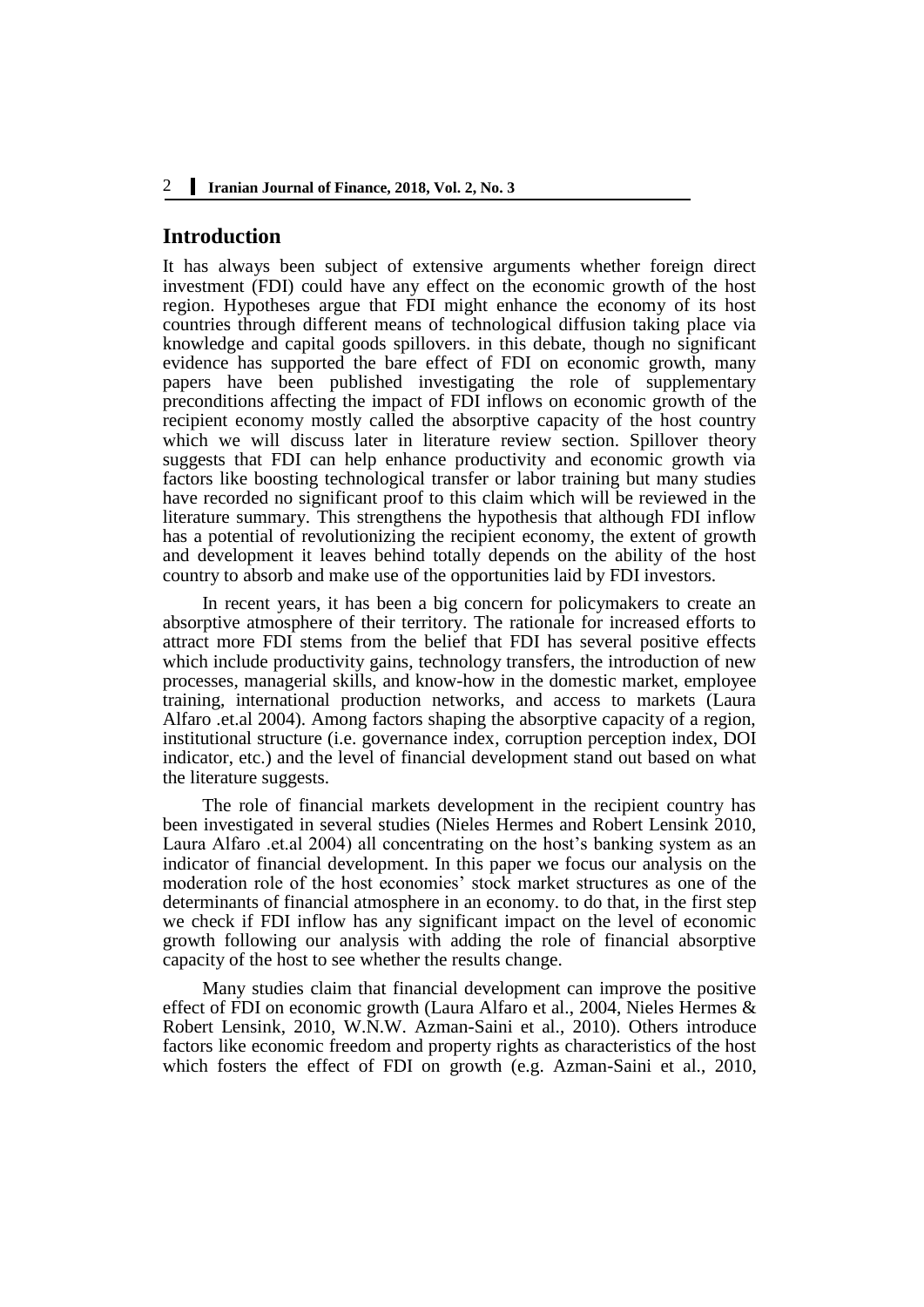Smarzynska, 1999). Hence, the overall agreement is that in developed countries, with higher levels of financial development, property rights, economic freedom, etc., foreign investment flows must have a higher positive impact on economic growth. This is what we challenge in our study and is considered as one of the major contributions of our work.

Previous studies in literature claim that the effect of foreign investment flows on growth is through technological diffusion which is fostered by good absorptive capacities of the host. In developed economies technological diffusion is mostly indigenous and transfer of technology does not depend on exogenous flows to the extent that it does in other non-developed nations. Hence, our first hypothesis is that FDI's effect on growth of developed countries must be lower than that of non-developed countries. We test this and our empirical results support our hypothesis which means that the effect of FDI on economic growth is significantly higher in non-developed economies. We then take stock market variables of the host into consideration and according to our prior findings hypothesize that the effect of FDI on growth must diminish with stock markets getting more developed which is a key characteristic of developed nations. Empirical tests also prove our second hypothesis implying that as the stock market of the host gets more developed the effect of FDI on economic growth declines.

Our findings are based on statistics from 74 countries including stock market and FDI inflow data. Our study is divided into four steps; In the first step, it is re-tested whether FDI itself can have any significant impact on the economic growth of the recipient economy; next, we test the hypothesis that FDI's effect on growth may be different in developed and non-developed countries. Then the indicators of financial development are taken into account letting us measure the effect of FDI on economic growth in the presence of absorptive capacities in terms of financial determinants. Based on findings of the first two parts, in the last section we measure the cut-off limits for our financial variables that split our sample into two sub-samples each with different FDI-growth characteristics.

## **Literature Review**

As discussed in the previous sections, it is hypothetically believed that flow of foreign investments can have a bare effect on the economic growth of the recipient country; meaning that regardless of the preconditions of the host, FDI can cause economic growth via transferring knowledge and technology as well as capital flows. The growth, most importantly in less developed countries(LDCs) is strongly dependent on the level of technology developments which is one of the major benefits of foreign investment flows referred to as technology diffusion, or spillover.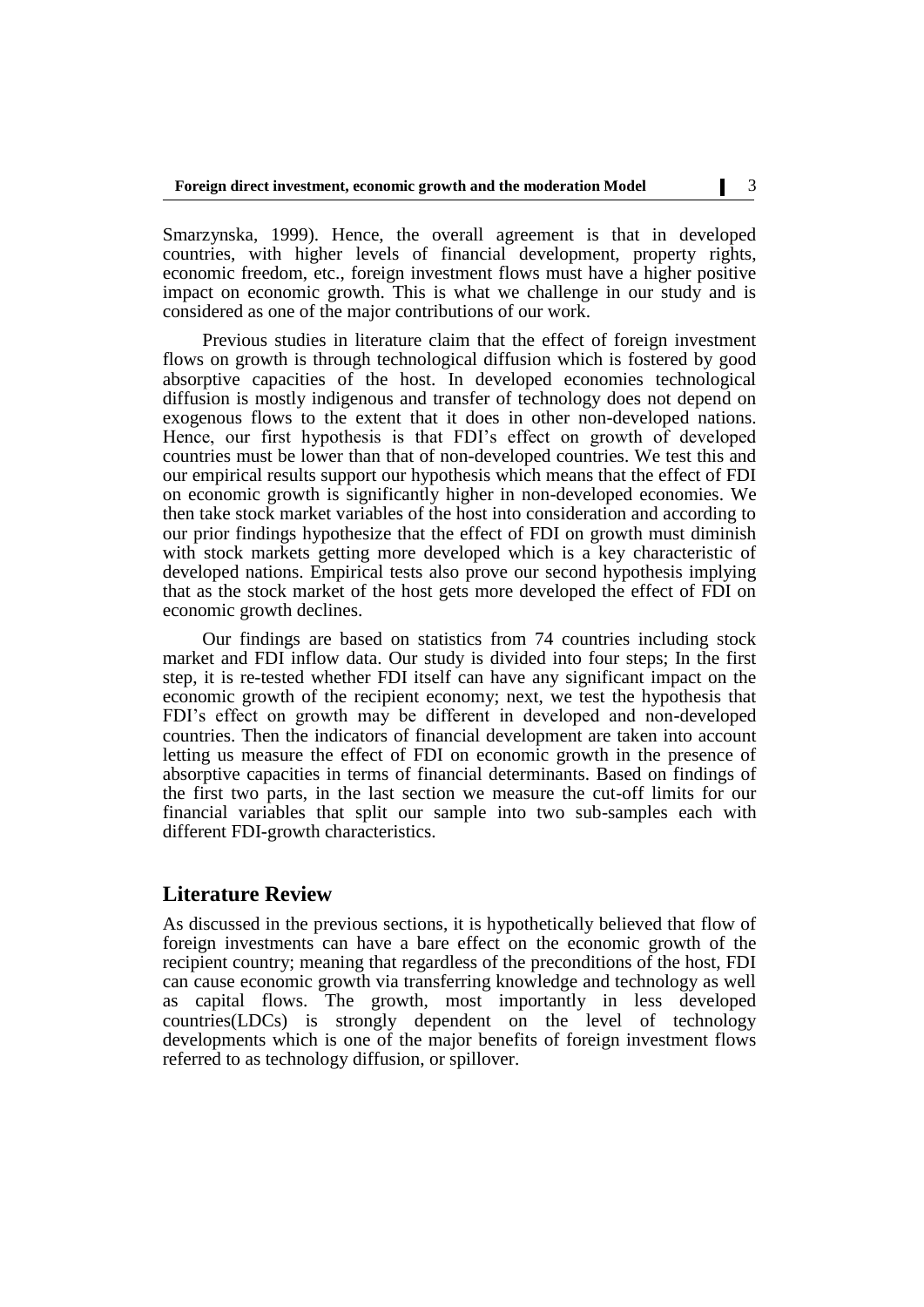Several studies have been conducted with the aim to investigate the role of FDI on economic growth of the recipient (see for instance Tvaronaviciene and Grybaite, 2007; Reganati and Sica, 2007; Cai et.al., 2018) ; and yet surprisingly contradictory results have been measured. Some studies have proved FDI to have positive effect on economic growth (De Mello, 1999; Chong et al., 2010) while other studies have shown neutral or insignificant effect (Ericsson and Irandoust, 2001,Gunby et.al., 2017); and even some negative relations have been measured (Moran, 1998). Gui-Diby (2014) finds the FDI's effect on growth to be negative before 1995 and positive afterwards. These contradictory results imply that there must be some other factors having the major effect on economic growth through FDI spillovers rather than the investment itself. These factors or so called pre-conditions are referred to as absorptive capacity of the host economy.

In the effort to investigate elements of absorptive capacity, studies have introduced variety of factors including quality of labor force, institutional variables, financial markets, trade policy, etc. Azman-Saini et al. (2010) investigated the role of institutional variables on growth. His study argues that FDI does not have any significant impact on economic growth but when taking into account the variable EF (economic freedom), the interaction term seems to have significant positive effect on growth. Others have measured the effect of property rights on attracting high technology FDI (Smarzynska, 1999). As discussed before, the major channel through which FDI can affect the level of growth in an economy is through technological diffusion which is strongly dependent on the level of property rights and risk of expropriation in the host country generally referred to as the risk of nationalization.

Technology spillovers can only take place through the host country's work force or the so called human capital; hence, the level of human capital development is another determinant factor for the level of absorptive capacity of the host. Borensztein et al. (1998) argues that there is a minimum or threshold level of human capital for technological diffusion to take place.

Among all studies, the ones regarding the financial development level of the host seem to be the least investigated issue. The arguments regarding the finance- growth nexus were generated by Schumpeter a century ago. He recognized the importance of a well-functioning financial market as a requirement for technological development, capital accumulation and growth. Schumpeter argues that a well-developed financial market enhances the growth by guaranteeing that the capital is invested in the projects with the highest return. Bringing this conclusion to the area of FDI-growth relationship, it is implied that in presence of well-functioning financial atmosphere, domestic firms are inclined to absorb new and efficient technologies which is assumed to have been brought in by the foreign investors rather than stick to old, inefficient methods and projects. The projects involving technology adoption and process modification are often riskier than other types of projects keeping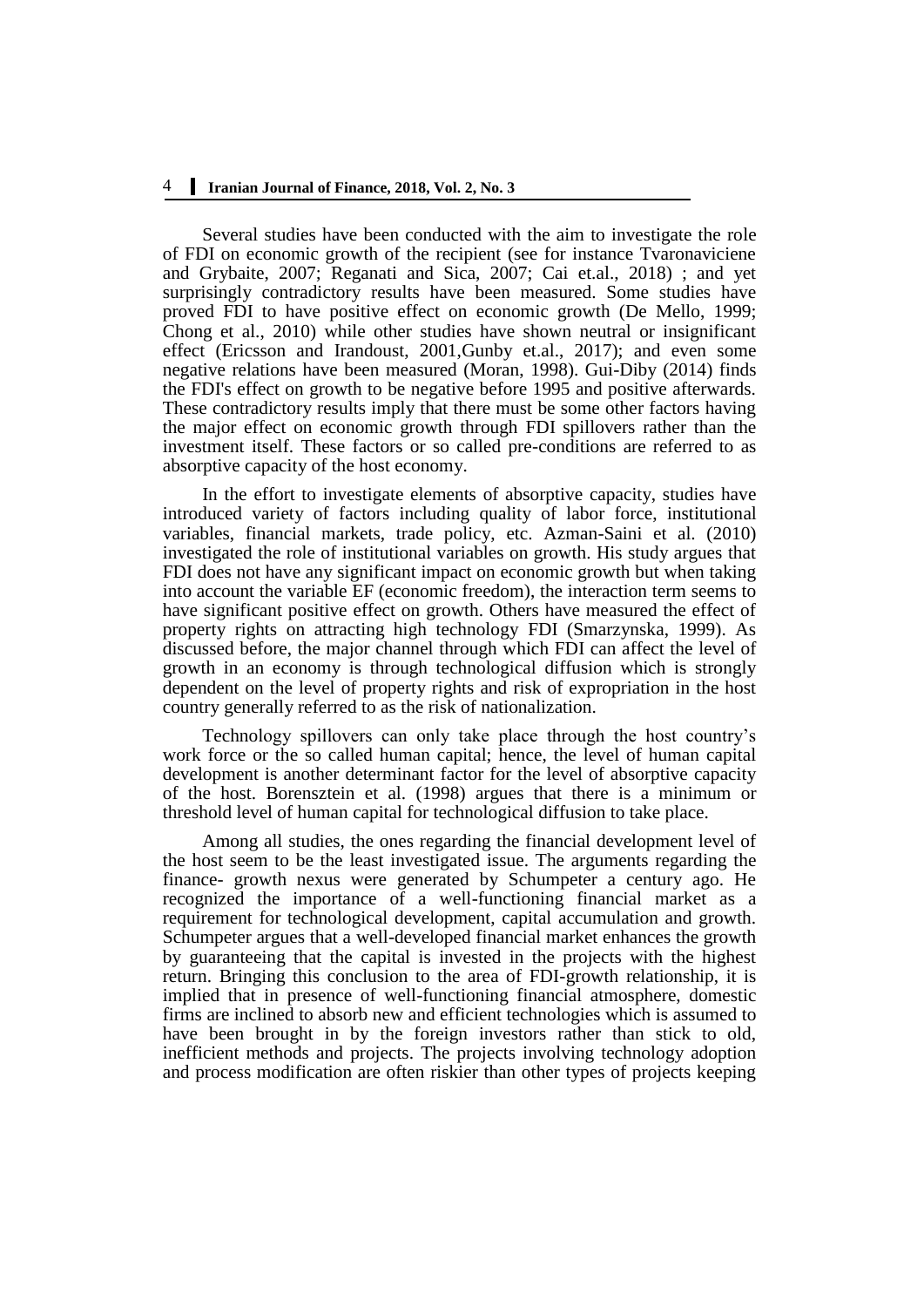firms away from undertaking it. In presence of developed financial systems in general this risk is modified thus stimulating domestic managers to undergo technology adoptions via foreign technology spillovers (Huang and Xu, 1999). Reliable and dynamic financial systems on the other hand improve saving opportunities, providing domestic and foreign firms with bigger resources of finance for expanding activities and growth (Nieles Hermes & Robert Lensink, 2010). The foreign capital flow is just a part of all the investment needed for an investment project to take place and some of it is finance through debt and/or equity from the financial markets of the host country including banks and capital markets (Borensztein et al., 1998). Well-developed markets also provide better competition environments and remove market distortions so stimulating better growth atmosphere in the recipient country, enhancing the knowledge transfer among firms (Bhagwati 1978, Ozawa 1992, knowledge transfer among Balasubramanyam et al., 1996).

In the literature of finance-growth nexus some important- yet insufficientstudies have been conducted. Laura Alfaro et al., (2004) argue that in spite of FDI's ambiguous role in economic growth, in countries with better economic conditions this role empirically proves to be significantly positive. Nieles Hermes & Robert Lensink (2010) also empirically argue that well-functioning markets play an important role in fostering technology spillover, hence, positively affecting growth. W.N.W. Azman-Saini et al. (2010) takes the debate to the next level claiming that there is a minimum level of financial development which is required for FDI to improve growth. Among the abovementioned studies, the majority have considered banking systems of host countries as the representatives of financial market development level, excluding Alfaro's work which investigates both variables of stock markets as well as the banking system determinants.

In this paper, we are interested in testing the effect of FDI on growth in economies with developed and undeveloped stock markets to see if this effect changes in presence of different levels of stock market development so we focus our analysis on stock market variables data. Our main hypothesis is that FDI's effect on growth must diminish as development variables increase. First we repeat the former investigation on whether FDI-in absence of any other consideration- can have positive effect on growth. Then the FDI-growth nexus is measured using interaction with capital market variables; finally, as our main contribution, we propose a threshold level for stock market variables which splits our sample into two groups based on the effect of FDI on economic growth.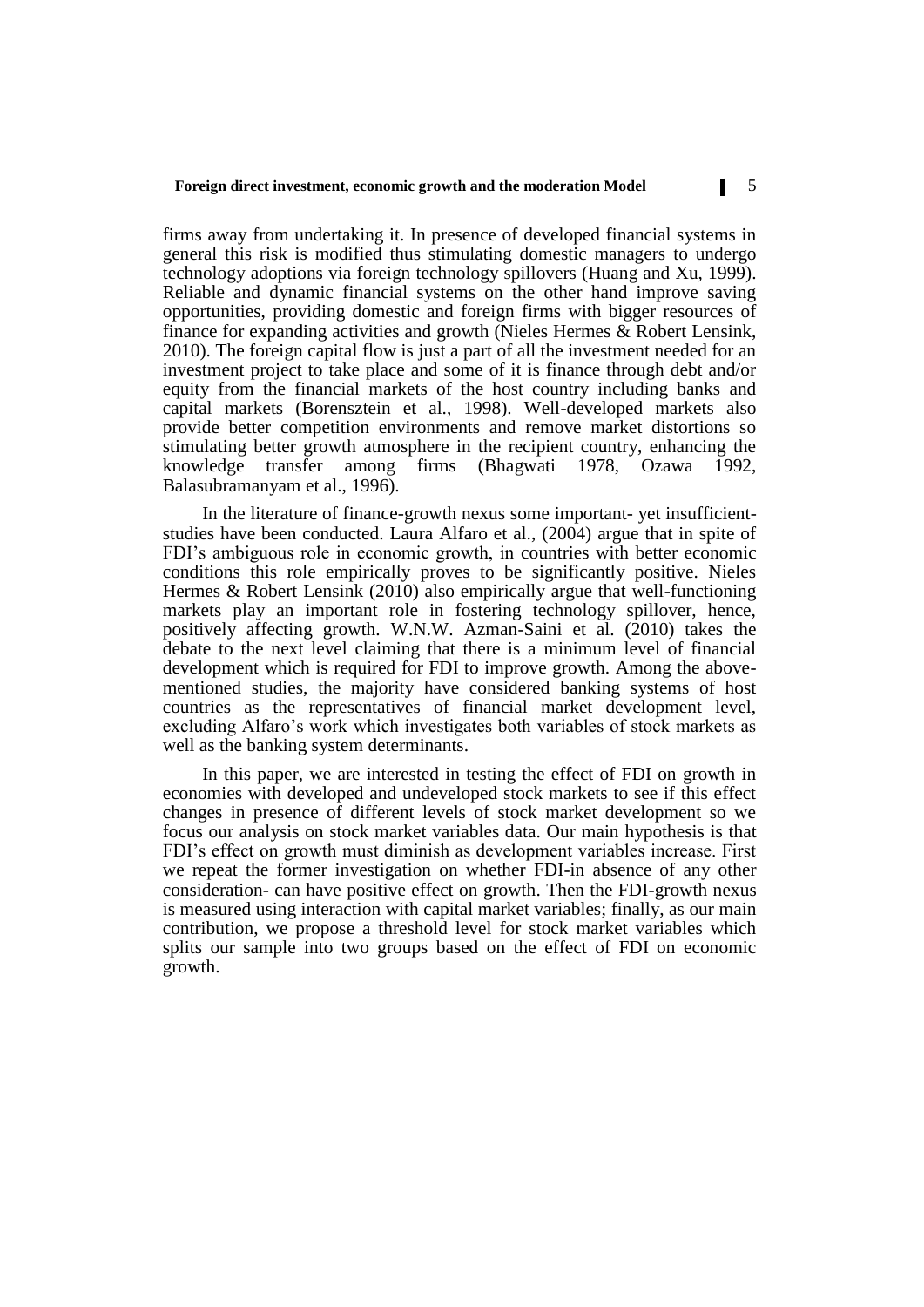#### 6 **Iranian Journal of Finance, 2018, Vol. 2, No. 3**

## **Data**

Our analysis relies on yearly data<sup>1</sup> gathered from  $74$  countries for the time period during 2000-2014. The fundamental variables defined in our data set include FDI as percentage of GDP, per capita gross domestic product, stock market capitalization divided to GDP, stock market turnover ratio and value traded in stock market as percentage of GDP. in some years and in some countries there are some missing observations which can be overlooked due to the big set of observations available compared to the missing ones. As explained before, one of the aims of this article is to investigate the financegrowth nexus regarding the effects of foreign direct investments. Reviewing the literature for growth several variables are suggested to have affected growth according to empirical studies; including Levine and Renelt [1992], King and Levine [1993], and Levine et.al. [2000]. The growth variables used in this paper include: quality of governance, economic freedom, gross capital formation, inflation, years of secondary schooling, government final consumption expenditure, level of countries' trade as percentage of GDP and population growth. These variables are divided into main and control variables. Table 1 includes the definition of each variable, the source and whether it is a main or control variable.

| abbreviation     | <b>Definition</b>                                         | source     | Main/control |  |  |
|------------------|-----------------------------------------------------------|------------|--------------|--|--|
| LEF              | Log of Economic freedom                                   | <b>OOG</b> | Control      |  |  |
| <b>LGCF</b>      | Log of Gross capital<br>formation(%GDP)                   | WDI        | Control      |  |  |
| <b>LGFCE</b>     | Log of Government final<br>consumption expenditure (%GDP) | WDI        |              |  |  |
| <b>LTRADE</b>    | Log of Level of country's trade<br>(%GDP)                 | WDI        |              |  |  |
| <b>POPGROWTH</b> | Population growth                                         | <b>WDI</b> | Control      |  |  |
| <b>LMCAP</b>     | Log Stock market capitalization                           | GFD(WDI)   | Main         |  |  |
| <b>LVT</b>       | Log Stock market value traded<br>GFD(WDI)<br>(%GDP)       |            | Main         |  |  |
| <b>LTVR</b>      | Log Stock market turnover ratio                           | GFD(WDI)   | Main         |  |  |
| <b>LFDI</b>      | Log of Net Foreign direct investment<br>flow $(\%GDP)$    | WDI        | main         |  |  |
| <b>INFLATION</b> | Inflation                                                 | WDI        | Control      |  |  |
| <b>SECYR</b>     | Years of Secondary schooling                              | WDI        | Control      |  |  |
| <b>LPCGDP</b>    | Log Per capita GDP                                        | WDI        | Dependent    |  |  |
| <b>GROWTH</b>    | Percentage change in per capita GDP                       | WDI        | Control      |  |  |
| QOG              | Quality of governance (dummy)                             | OOG        | Control      |  |  |

| Table 1. variables and definition |  |
|-----------------------------------|--|
|-----------------------------------|--|

<u>.</u>

 $<sup>1</sup>$  The dataset used in this study is fully available upon request</sup>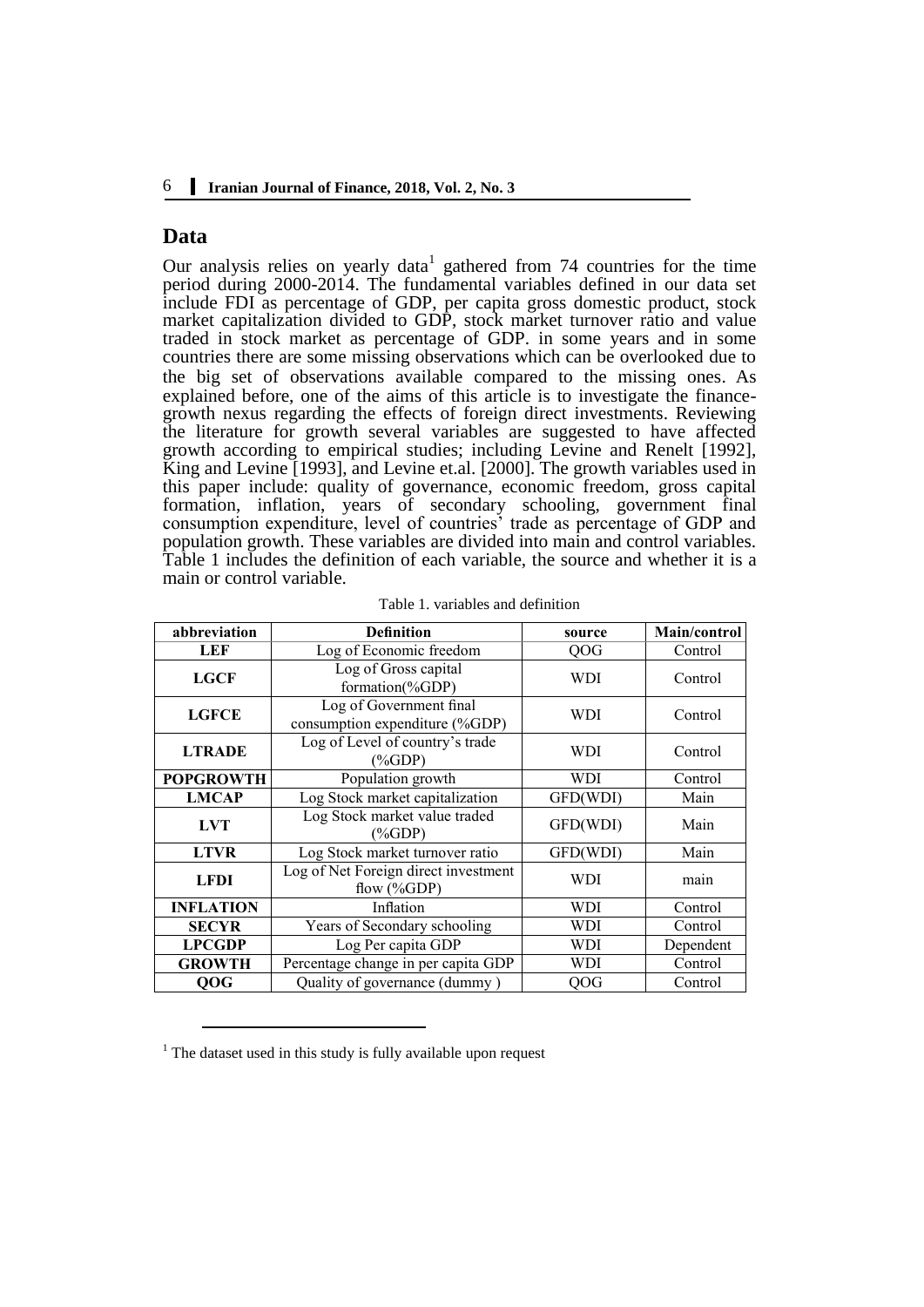WDI, QOG and GFD stand for world development indicators, quality of governance institute (university of Gothenburg, Sweden) and global financial development respectively Economic freedom measures the level of institutions within a country regarding freedom criteria. Freedom from corruption and freedom from expropriation (property rights), monetary freedom and trade freedom are some major determinants of EF according to QOG standard code book (2017). Quality of governance(QOG) in our data set is the average value of ICRG (international country risk guide institute) variables "corruption", "law and order" and "bureaucracy quality" each being scaled from 0 to 1 (higher values indicate higher quality) and then rounded to nearest integer. GCF (gross capital formation) is an indicator of domestic investment share in GDP. With GCF included in the matrix of control variables, variable x affecting the growth significantly is assumed to affect the growth via "level of efficiency". Including or ignoring this variable, our estimations are divided into two groups. If variable GCF is not included in the estimation, it is not clear whether the variable x affects growth via level of efficiency or investment (Niels Hermes and Robert Lensink, 2010). GFCE, General government final consumption expenditure (formerly general government consumption) includes all government current expenditures for purchases of goods and services (including compensation of employees). It also includes most expenditures on national defense and security, but excludes government military expenditures that are part of government capital formation.

LTRADE is calculated as logarithm of the sum of imports and exports divided to gross domestic product implying the level of trade openness and foreign relationships of a region. Regarding stock market parameters, LMCAP is logarithm of the sum of the capitalization of all listed firms in the country's stock market as a percentage of GDP, LVT indicates logarithm of total value of traded shares within the market divided to GDP and LTVR ratio is a measure for liquidity of the market calculated as logarithm of the ratio of traded shares to the total shares outstanding within the period (in our case, one year). Years of secondary schooling (SECYR) is included in the data set to take the level of human capital development into account, as the literature suggests. LPCGDP, being the GDP per capita reflects the process of catch up according to Niels Hermes and Robert Lensink (2010). LFDI is logarithm of the net foreign direct investments for a region including both inflows and outflows. Finally, INFLATION is the percentage change in GDP deflator

Figure1 shows the histogram for FDI net inflows as percentage of GDP while binding the thresholds to  $+50$  and  $-50$  in order to exclude some extreme observations in the chart. As it is obvious, roughly speaking, most of our observations on FDI inflows lie in the range of +30 and -10 percent, compared to local GDP. Negative values for FDI indicates higher outflows than inflows. We will later omit negative observations of FDI since we need logarithm of FDI values in our study.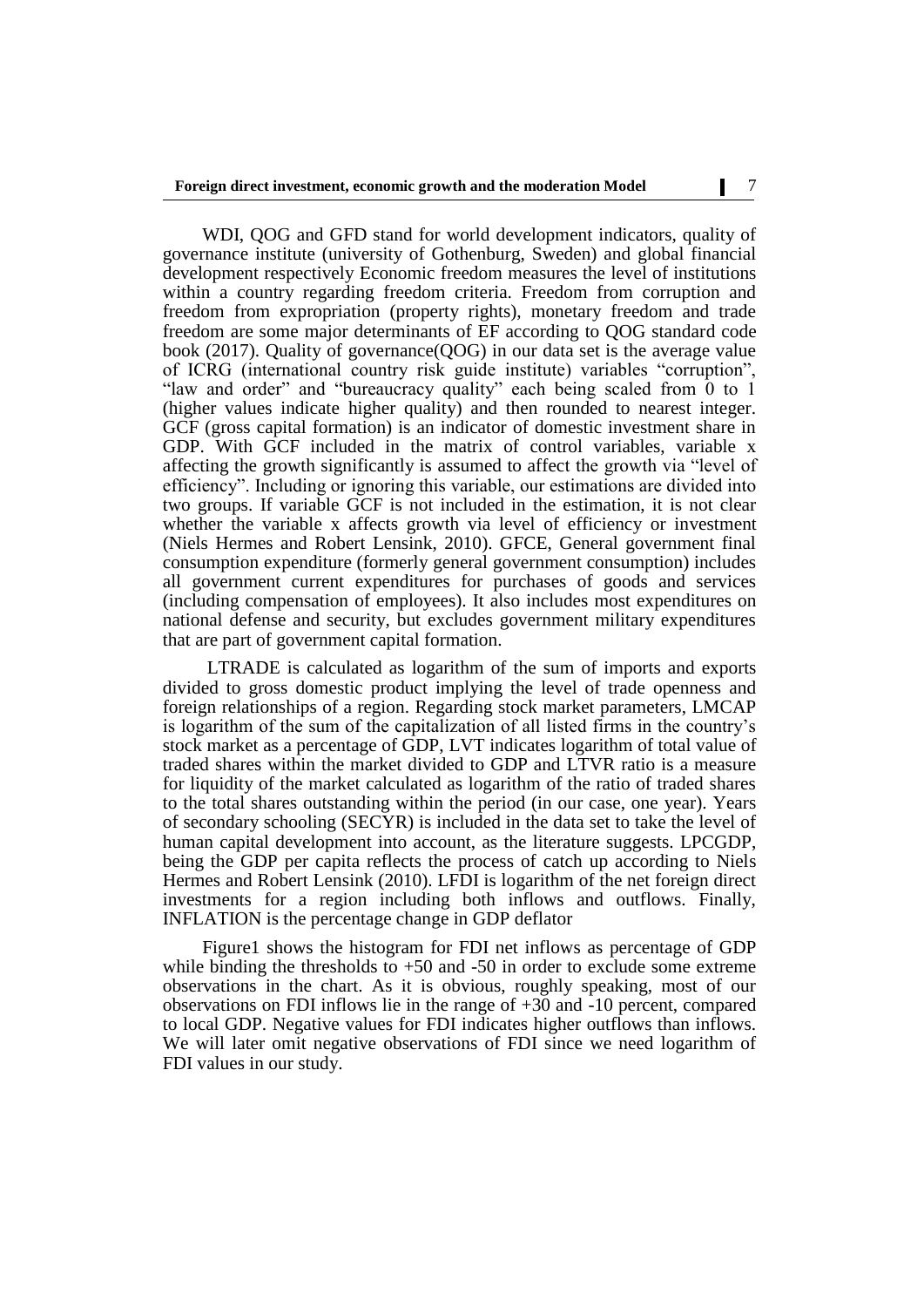

Figure1. The distribution of FDI. Most of the observations are within the range +30% and 10%. The figure reveals positive strong positive skewness for FDI.

our observations in FDI net inflow ranges between -58.32% for Luxembourg in 2007 and 451.72% for Malta again in 2007. All of the observations which could be regarded as outliers (less than -20% or higher than 200%) are from Malta and Luxembourg. Outside this range, observations seem to be smoothly distributed. We then omit these outliers from our panel data leaving us with 964 observations in 74 countries.

Table 2 presents, including the above-discussed outliers, the summary statistics of our variables of interest dividing our sample into three subsets; developed economies, developing economies and others.

|                  | n   | mean        | s.d         | median | min       | max          | skew       | kurtosis    |
|------------------|-----|-------------|-------------|--------|-----------|--------------|------------|-------------|
| FDI (developed)  | 428 | 10.129<br>8 | 37.408<br>3 | 2.9154 | 58.3229   | 451.715<br>5 | 8.503<br>1 | 82.015<br>6 |
| FDI (developing) | 429 | 3.9234      | 4.92<br>37  | 2.5884 | $-7.3598$ | 43.9121      | 3.447<br>8 | 17.069<br>9 |
| FDI (other)      | 140 | 5.7132      | 7.05<br>73  | 4.3377 | 16.0711   | 50.7415      | 3.622<br>6 | 20.096<br>5 |
| <b>MCAP</b>      | 428 | 76.222      | 52.7        | 62.674 | 4.9017    | 265.128      | 1.337      | 1.7373      |

Table 2. Summary statistics: main variables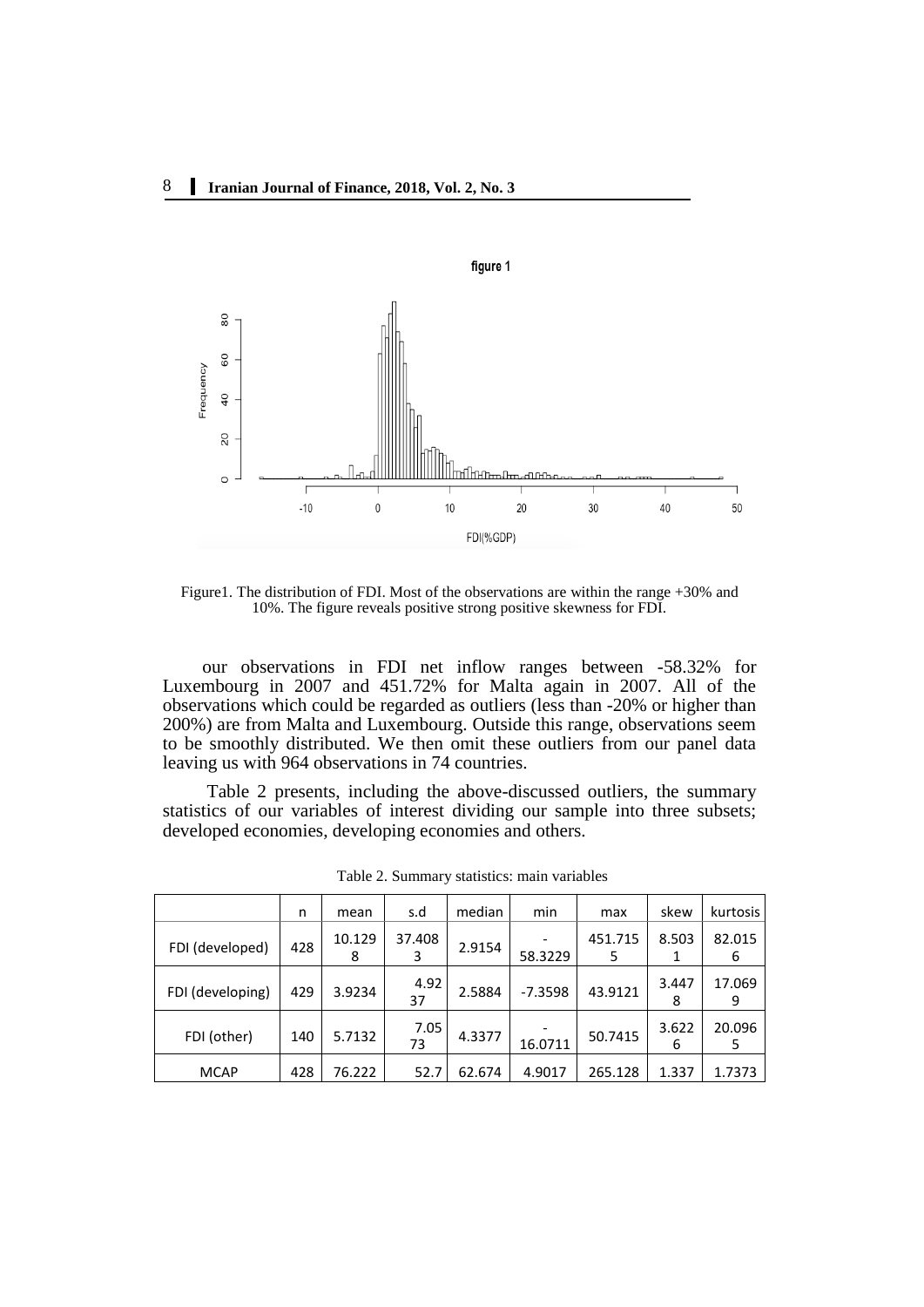| (developed)                 |     | 0           | 152         | $\Omega$    |        | $\overline{2}$ | 6          |             |
|-----------------------------|-----|-------------|-------------|-------------|--------|----------------|------------|-------------|
| <b>MCAP</b><br>(developing) | 429 | 54.888<br>5 | 55.203<br>4 | 36.286<br>6 | 1.1646 | 259.609<br>6   | 1.813<br>2 | 3.0946      |
| MCAP (other)                | 140 | 24.437<br>6 | 19.987<br>8 | 20.258<br>1 | 0.1008 | 100.831<br>1   | 1.435<br>2 | 2.2289      |
| VT (developed)              | 428 | 58.958<br>9 | 57.412<br>2 | 45.557      | 0.0276 | 313.593<br>4   | 1.299<br>9 | 1.8478      |
| VT (developing)             | 429 | 25.014<br>7 | 40.613<br>7 | 6.3215      | 0.0098 | 331.271<br>1   | 2.905<br>6 | 11.977<br>1 |
| VT (other)                  | 140 | 8.4635      | 13.591<br>0 | 2.1168      | 0.0015 | 76.1358        | 2.723<br>9 | 8.3401      |
| TVR (developed)             | 428 | 73.386<br>9 | 58.496<br>8 | 65.342<br>5 | 0.0272 | 341.236<br>3   | 1.211<br>4 | 2.1413      |
| TVR (developing)            | 429 | 41.130<br>0 | 61.109<br>2 | 17.464<br>3 | 0.0426 | 494.269<br>4   |            | 11.225<br>9 |
| TVR (other)                 | 140 | 24.920<br>8 | 24.668<br>7 | 13.243<br>8 | 0.1835 | 118.406<br>5   | 1.226<br>3 | 1.0173      |

Note: FDI is the net foreign direct investment inflow towards a country. MCAP, VT, TVR are stock market variables standing for market capitalization, value traded and turnover ratio respectively.

In case of FDI we are also interested to check if the average varies significantly among different categories of countries. We run three Z-tests for the difference between the means of different categories and the result is reported in table3.

|         | Developed - | Developed - | Developing - | Developed - (developing |
|---------|-------------|-------------|--------------|-------------------------|
|         | developing  | other       | other        | and other)              |
| z-score | $3.4069***$ | .3881       | $-3.3289***$ | $-4.3684***$            |

Table3. z-tests for difference in FDI average among country clusters

Note: the result for z-test with the Null hypothesis that the mean across different categories of countries is the same. The calculated z-scores are reported. \*\*\* stands for 0.01 level of significance.

Table3 shows, average foreign direct investment net inflow significantly varies when switching the sample from developed economies to the pooled sample of developing economies and other nations.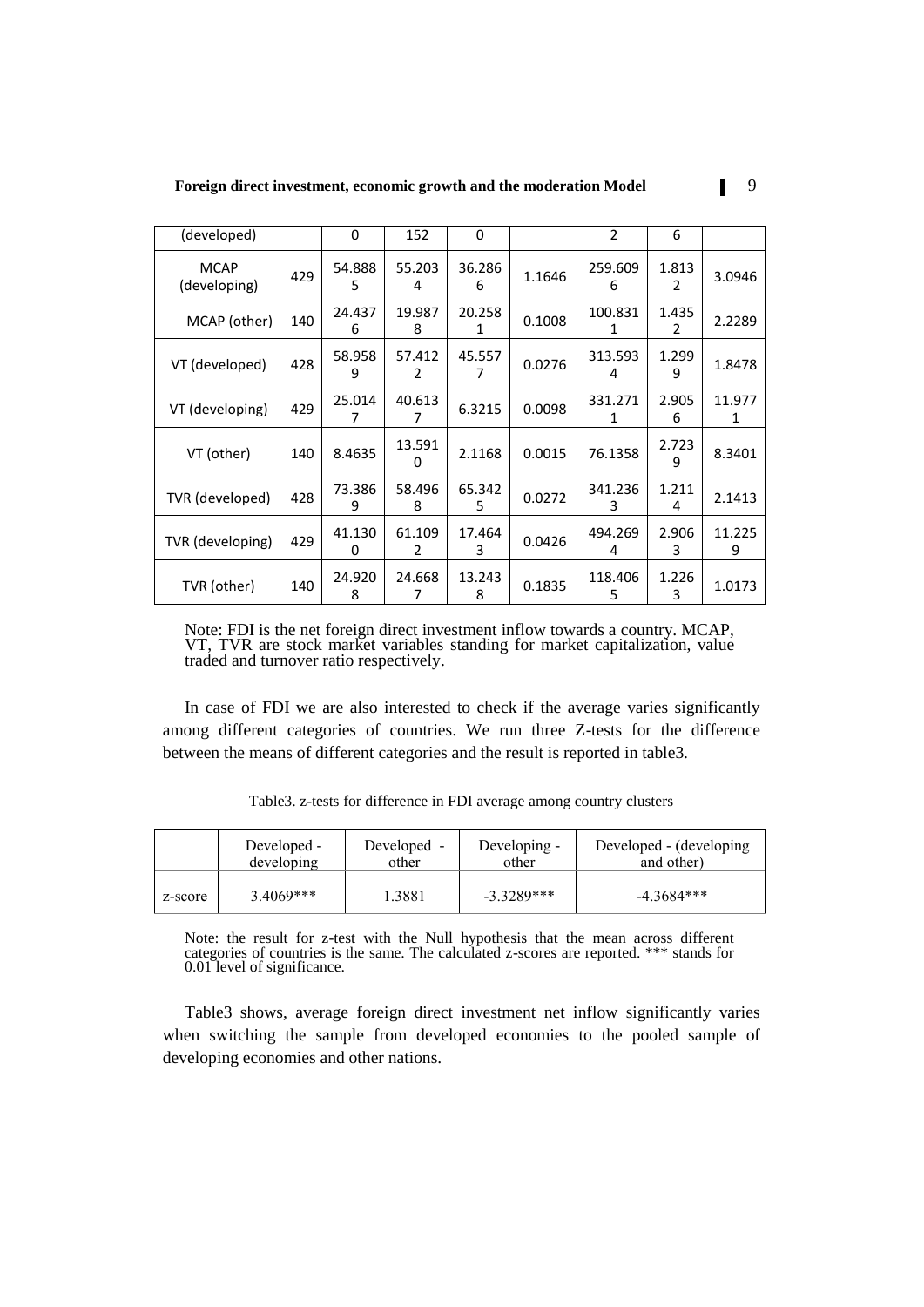## **Methodology and research findings**

#### **FDI's effect on growth; the role of development**

Our general model to investigate the hypothesis of the present study is specified as below:

#### GROWTH  $=\beta_0 + \gamma M + \mu C + \varepsilon$  (1)

In the equation (1), M is the vector for the variables of interest in our study and C is the vector of generally accepted control variables discussed before. Our first question is whether FDI has any significant effect on growth which is tested using OLS and reported in table below. We also use Farra-Glauber test of multicollinearity and the value of standardized determinant is measured to be 0.3200 for the base regression which, regarding other outputs of the test, does not prove the hypothesis of multicollinearity and thus we ignore any further consideration of multicollinearity in our dataset. We also use White's estimates for standard errors of coefficients corrected for heteroskedasticity since the Breusch-pagan test for heteroskedasticity rejects homoskedasticity in our sample. We have used logarithm net FDI inflow as our main variable and since it can take negative values we omit observations with negative values for FDI net inflow which leaves us with 922 observations within 74 countries and 14 years (using lag values omits our observations in year 2000). Our regressions include time and country dummies to account for fixed effects of time and countries in our sample. Table 4 shows the result of model (2).

GROWTH <sup>t</sup> = b1 Log (FDI) <sup>t</sup> + b2LEF <sup>t</sup> + b<sup>3</sup> LGCF <sup>t</sup> + b<sup>4</sup> INFLATION <sup>t</sup> + b<sup>5</sup> SECYR <sup>t</sup> + b<sup>6</sup> LGFCE t + b<sup>7</sup> LTRADE <sup>t</sup> + b<sup>8</sup> POPGROWTH <sup>t</sup> + b<sup>9</sup> (GROWTHt-1) + (2) b10 QOG<sup>t</sup> + TIME DUMMIES+COUNTRY DUMMIES + e <sup>t</sup>

|                  | (1)                            | (2)                           | (3)                             | (4)                           |
|------------------|--------------------------------|-------------------------------|---------------------------------|-------------------------------|
| <b>LFDI</b>      | 0.589974<br>$8***$<br>(3.7187) | $0.282314$ **<br>(2.3313)     | $0.282314$ **<br>(2.5546)       | $0.282314$ **<br>(1.9665)     |
| <b>LEF</b>       |                                | $-10.081015$ ***<br>(-3.9464) | $-10.081015$ ***<br>$(-3.6703)$ | $-10.081015$ ***<br>(3.6648)  |
| LGCF             |                                | 6.077945***<br>(5.4655)       | $6.077945***$<br>(4.7512)       | 6.077945***<br>$(-5.4002)$    |
| <b>INFLATION</b> |                                | $-0.042872*$<br>(1.7010)      | $-0.042872*$<br>(-1.7968)       | $-0.042872$ **<br>$(-2.1867)$ |

Table 4. relation between changes in per capita GDP (percent) and (log) net foreign direct investment inflow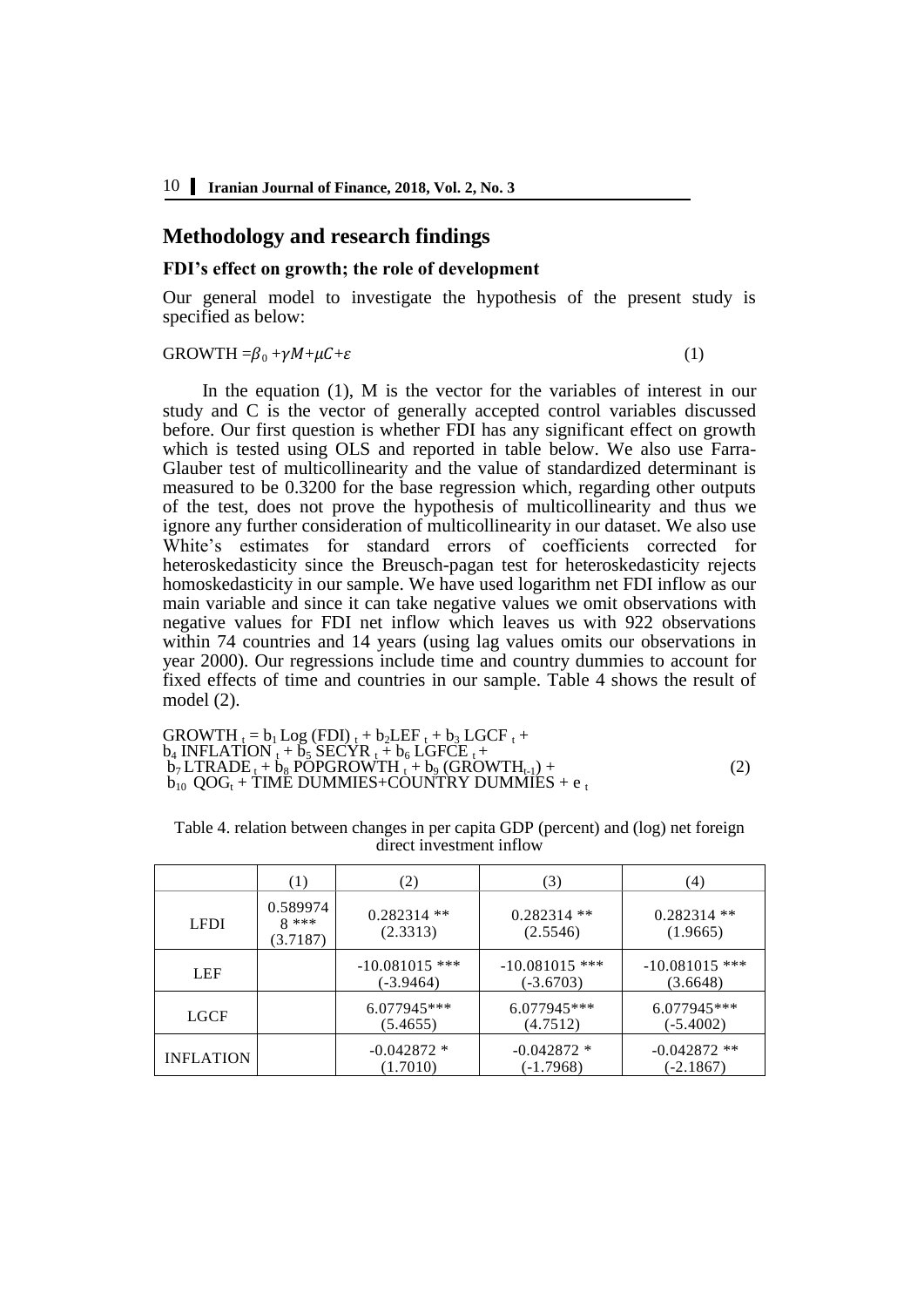| <b>SECYR</b>            |        | $1.162384*$<br>(1.9451)      | $1.162384*$<br>(1.8020)        | 1.162384 (1.5435)              |
|-------------------------|--------|------------------------------|--------------------------------|--------------------------------|
| <b>LGFCE</b>            |        | $-5.800087$ ***<br>(-3.2509) | $-5.800087$ ***<br>$(-2.8325)$ | $-5.800087$ ***<br>(-3.3330)   |
| <b>LTRADE</b>           |        | 2.878481***<br>(3.4070)      | 2.878481***<br>(3.0553)        | 2.878481***<br>(2.9772)        |
| <b>POPGROWT</b><br>H    |        | $-1.287426***$<br>(-8.8142)  | $-1.287426***$<br>$(-7.5337)$  | $-1.287426***$<br>$(-11.1756)$ |
| GROWTH <sub>t-1</sub>   |        | 0.127040<br>$**(2.3137)$     | $0.127040$ ***<br>(3.1151)     | $0.127040**$<br>(3.5963)       |
| QOG                     |        | $1.564152***$<br>(3.3332)    | $1.564152***$<br>(2.9789)      | 1.564152***<br>(3.3128)        |
| Standard<br>errors      | White  | White                        | $CL-T$                         | $CL-C$                         |
| Adjusted R <sub>2</sub> | 0.6346 | 0.729                        | 0.729                          | 0.729                          |

See notes to table1 for the definition of variables. The numbers in parenthesis are t-values. Columns (1) and (2) report the results for raw data while columns (3) and (4) take time fixed effects into account. Coefficients marked with  $\ast$ ,  $\ast\ast$  and  $\ast\ast\ast$  are significant at 10%, 5% and 1% level, respectively. The regressions include time and country dummies. Standard errors are reported using White's correction for heteroscedasticity and clustering by countries (CL-C).

From the results reported in table 4, we see that LFDI seems to effect the changes in per capita GDP positively and significantly when the only independent variable is LFDI inflows. As more explanatory variables are added to the regression this effect does not change implying that FDI has a positive and significant effect on growth. The coefficient estimates for all other explanatory variables are significant. The adjusted R2 ratio is calculated to be about 73% which is acceptable for our panel regression. As we discussed in the introduction section, this finding is not beyond our expectations and it is acceptable to deduce in this step that FDI in general affects growth significantly. What we aim to find out in the next step is if this effect changes across developed and non-developed countries. Now, we aim at finding the different characteristics of FDI under various sub-samples expecting to record different levels of effectiveness of FDI inflows when changing the sample from one sub-sample to another. As we discussed before, our sample includes variables observation in 30 developed economies, 33 developing economies and 11 countries which are not classified in either developed or developing category. Following the arguments in the literature review section, it is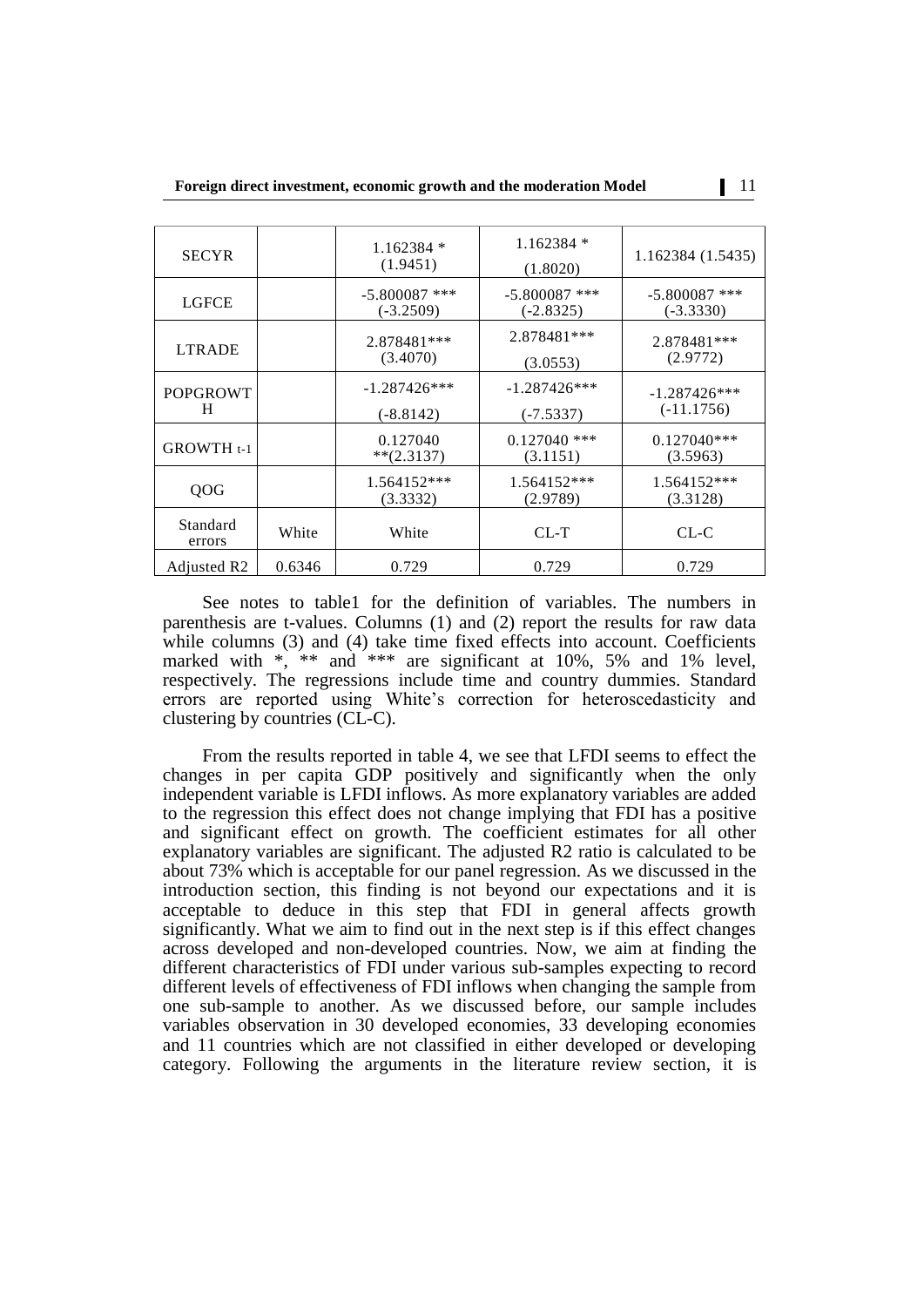expected that in countries with more developed infrastructure and financial development we can expect to record foreign direct investment inflows to be more effective in the process of growth but our hypothesis suggest that this effect must be lower or even insignificant in developed economies. We define a new dummy variable DEVELOPED which takes the value 1 for developed economies and 0 otherwise, then we run the regression below to see the change in FDI's behavior in presence of development:

```
Growth t = b_1 LFDI t + b_2 DEVELOPED t + b_3 LFDI t \timesDEVELOPED t + b_4 L EF_t + b_5 LGCF_t + b_6 INFLATION_t(3)+ b_7 SECYR t + b_8 LGFCE t + b_9 LTRADE t + b_{10} POPGROWTH t+ b_{11} (GROWTH _{t-1}) + b_{12} QOG _t +TIME DUMMIES+
COUNTRY DUMMIES + e_t
```
Table 5 confirms our hypothesis. FDI's effect on growth seems to have diminished in developed economies when interacted with DEVELOPMENT and put in the RHS of our regression as a separate independent variable since all the coefficients for the variable LFDI×DEVELOPED are significantly negative as reported in table 5.According to the last column of table 5, it seems that development is an important determinant of growth within an economy since adding variable DEVELOPMENT to our model results in significant coefficients for this new variable when clustering standard errors by country (CL-C). Developed countries seem to have higher rates of growth in nature, compared to non-developed economies. The issue of why this is the case is beyond the scope of this paper and we are more interested in the effects of foreign direct investment inflows on growth. The sign of the coefficient  $LEDIXDEVELOPED$  is surprisingly negative meaning that the effect of foreign inflows diminishes significantly in developed countries thus it is concluded that FDI's effect on growth in developed economies is significantly less than its effect in countries not classified as developed. The question that rises at this step is why this is the case? Discovering the reason for this finding needs deep arguments in macroeconomics but one potential explanation could be that although the absolute values of some development variables are higher in developed economies, some derivatives of the variables are important in process of technological diffusion like the growth rate of the variables which is expected to be higher in developing economies rather than developed countries. As we pointed out in the introduction section, the effect of FDI on economic growth takes place mostly through technology transfer and diffusion brought to the host by the foreign investors. In developed nations most of the technology diffusion process takes place indigenously and the level of technological development does not necessarily depend on the foreign inflow of knowledge and technology which can be considered as the main reason why FDI's positive impact on growth is less in developed nations than in nondeveloped economies.In table 6 we run regression (II) for two sub-samples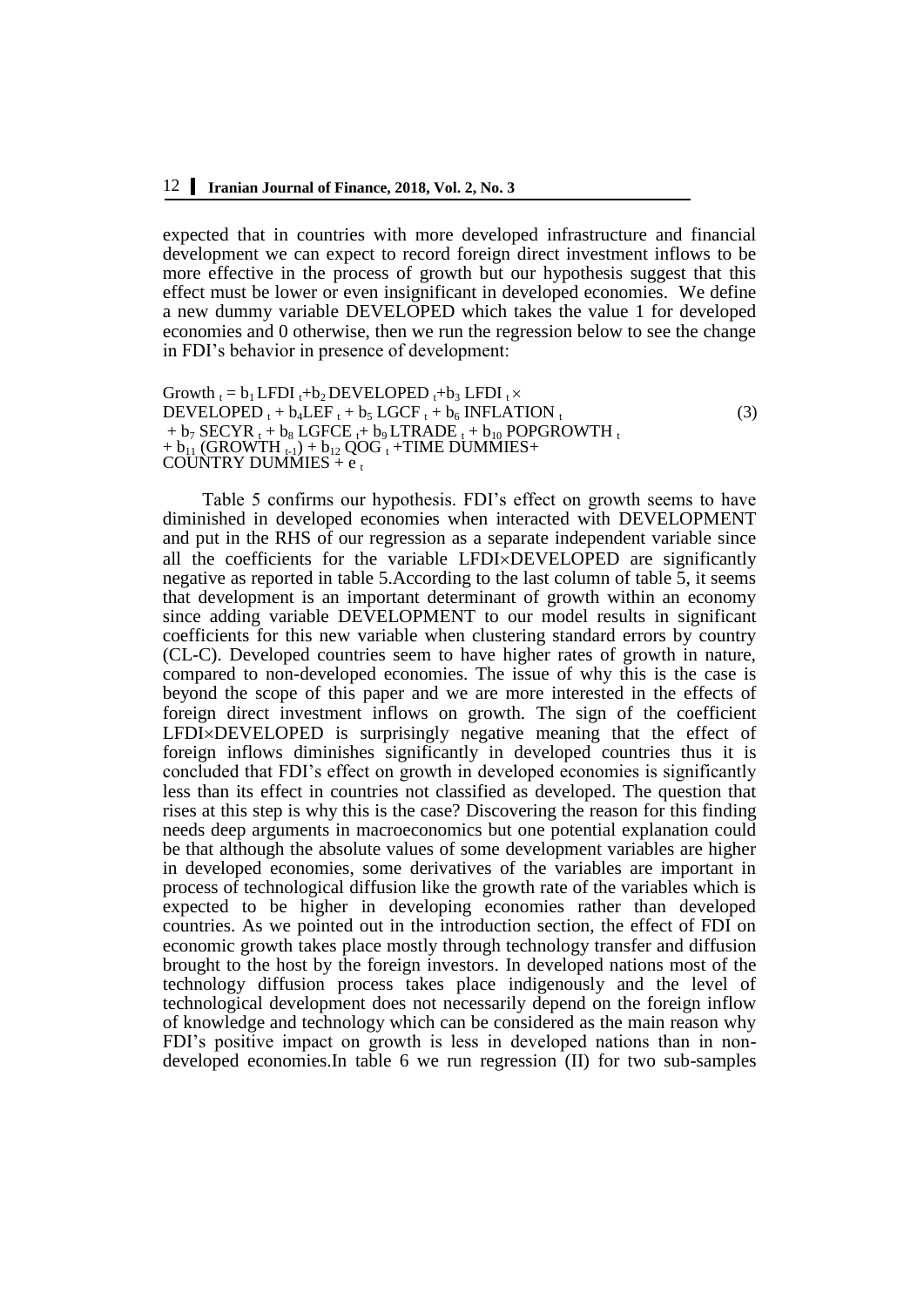representing developed and non-developed economies to check the results obtained in table 5. The results presented in table 6 support our previous finding since the coefficient of LFDI is significantly higher in non-developed nations being about 0.63 while the coefficient for developed sub-sample was found to be about 0.07 and insignificant.

|                                   | (1)                      | (2)                           | (3)                             | (4)                            | (5)                            |
|-----------------------------------|--------------------------|-------------------------------|---------------------------------|--------------------------------|--------------------------------|
| <b>LFDI</b>                       | 0.5899748***<br>(3.7187) | 1.060583***<br>(4.6868)       | 0.282314**<br>(2.3313)          | $0.578010***$<br>(2.9845)      | $0.578010**$<br>(2.4748)       |
| <b>DEVELOPED</b>                  |                          | 0.412359<br>(0.9103)          |                                 | 2.217319<br>(1.3496)           | 2.217319**<br>(2.1457)         |
| $LFDI \times$<br><b>DEVELOPED</b> |                          | $-0.893554***$<br>$(-3.4474)$ |                                 | $-0.543675**$<br>$(-2.5315)$   | $-0.543675**$<br>$(-2.2541)$   |
| LEF                               |                          |                               | $-10.081015$ ***<br>$(-3.9464)$ | $-10.111783***$<br>$(-3.9557)$ | $-10.111783***$<br>$(-3.6910)$ |
| <b>LGCF</b>                       |                          |                               | 6.077945***<br>(5.4655)         | 5.863336***<br>(5.3047)        | 5.863336***<br>(5.4452)        |
| <b>INFLATION</b>                  |                          |                               | $-0.042872*$<br>$(-1.7010)$     | $-0.045418$<br>$(-1.7815)$     | $-0.045418**$<br>$(-2.4255)$   |
| <b>SECYR</b>                      |                          |                               | 1.162384*<br>(1.9451)           | 1.185236**<br>(1.9719)         | 1.185236<br>(1.6410)           |
| <b>LGFCE</b>                      |                          |                               | $-5.800087$<br>$**$ (-3.2509)   | $-5.828075**$<br>$(-3.3039)$   | 5.828075***<br>$(-3.4021)$     |
| <b>LTRADE</b>                     |                          |                               | 2.87848***<br>(3.4070)          | 2.706688***<br>(3.2327)        | 2.706688***<br>(2.7921)        |
| <b>POPGROWTH</b>                  |                          |                               | $-1.287426***$<br>$(-8.8142)$   | $-1.295564***$<br>$(-9.0324)$  | $-1.295564***$<br>$(-11.9096)$ |
| $GROWTH_{t-1}$                    |                          |                               | $0.127040$ **<br>(2.3137)       | $0.123023**$<br>(2.2183)       | $0.123023***$<br>(3.6429)      |
| $QOG_t$                           |                          |                               | 1.564152***<br>(3.3332)         | 1.470450***<br>(3.1189)        | 1.470450***<br>(3.1013)        |
| Standard errors                   | White                    | White                         | White                           | White                          | $CL-C$                         |
| Adjusted $R^2$                    | 0.6346                   | 0.6404                        | 0.729                           | 0.7309                         | 0.7309                         |

Table 5. relation between per capita GDP growth and (log) net foreign direct investment inflow in developed countries and other economies

Table 5 reports the result of regression analysis (3). For the definition of variables see the note to table 1. DEVELOPED is a dummy variable that takes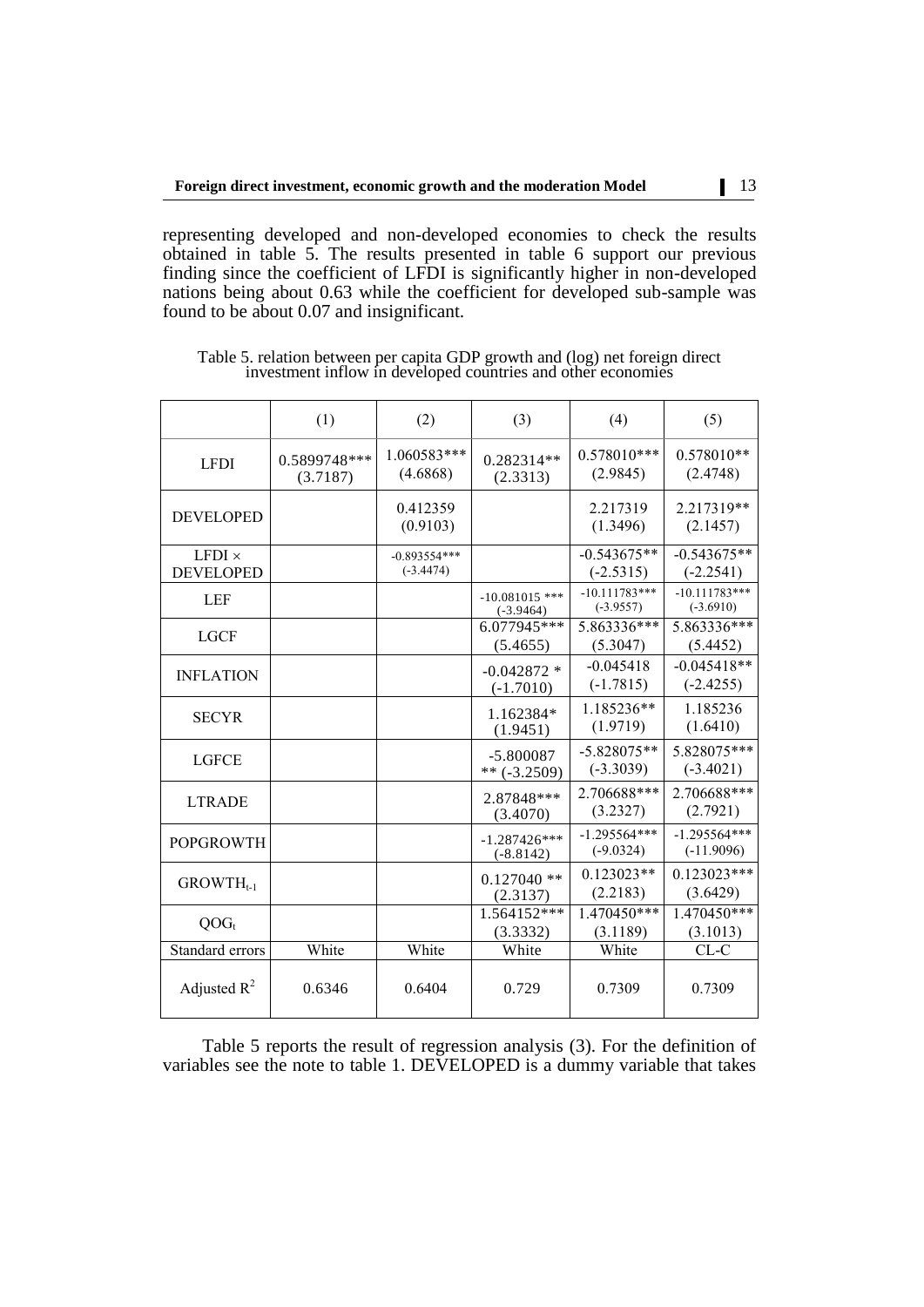the value 1 for developed countries and 0 otherwise. Coefficients marked with \*\*\* are significant at 1% level. Numbers reported in parentheses are t-values. The regressions include time and country dummies. Standard errors are reported using White's correction for heteroscedasticity and clustering by countries (CL-C).

|                         | developed                  | Non-developed                |
|-------------------------|----------------------------|------------------------------|
| <b>LFDI</b>             | $0.0699$ (0.7438)          | $0.6265$ *** (2.5994)        |
| LEF                     | $-2.6828$ ( $-0.9568$ )    | $-12.4696$ *** ( $-4.2225$ ) |
| <b>LGCF</b>             | $8.2588$ *** (4.2515)      | $5.5896$ *** (4.1488)        |
| <b>INFLATION</b>        | $-0.109$ ** ( $-2.316$ )   | $-0.0467$ ** ( $-2.4126$ )   |
| <b>SECYR</b>            | $0.6747$ ** (2.0547)       | $1.8921$ ** (2.2477)         |
| <b>LGFCE</b>            | $-9.7043$ ** ( $-2.5093$ ) | $-4.833$ **( $-2.5823$ )     |
| <b>LTRADE</b>           | $6.0421$ *** (3.1475)      | 1.2722(1.156)                |
| <b>POPGROWTH</b>        | $-1.4424$ *** ( $-4.978$ ) | $-1.4067$ *** ( $-11.1529$ ) |
| <b>GROWTH t-1</b>       | $0.1701$ *** (3.1264)      | $0.0822$ ** (2.2446)         |
| QOG                     | $0.8976$ ** (2.1939)       | $1.3118$ *** (2.6748)        |
| Standard errors         | $CL-C$                     | $CL-C$                       |
| Adjusted R <sub>2</sub> | 0.8125                     | 0.7166                       |

Table 6. relation between per capita GDP growth and (log) net foreign direct investment inflow in developed countries and other economies(Relation(2))

Note: The numbers in parenthesis are t-values. Columns (1) and (2) report the results for raw data while columns (3) and (4) take time fixed effects into account. Coefficients marked with \*, \*\* and \*\*\* are significant at 10%, 5% and 1% level, respectively. The regressions include time and country dummies. Standard errors are reported using White's correction for heteroscedasticity and clustering by countries (CL-C).

#### **The role of financial absorptive capacities**

As argued in the previous sections, some pre-conditions have been introduced in the literature which are needed as infrastructures so that FDI can affect growth. Up to now some financial and non-financial pre-conditions have been measured and reported in literature referred to as the absorptive capacity of the recipient region. In case of financial absorptive capacities, the main focus of prior researches has mostly been the money market and banking system and stock market development is of the less explored areas which is why we are interested in exploring the effect of stock market development on the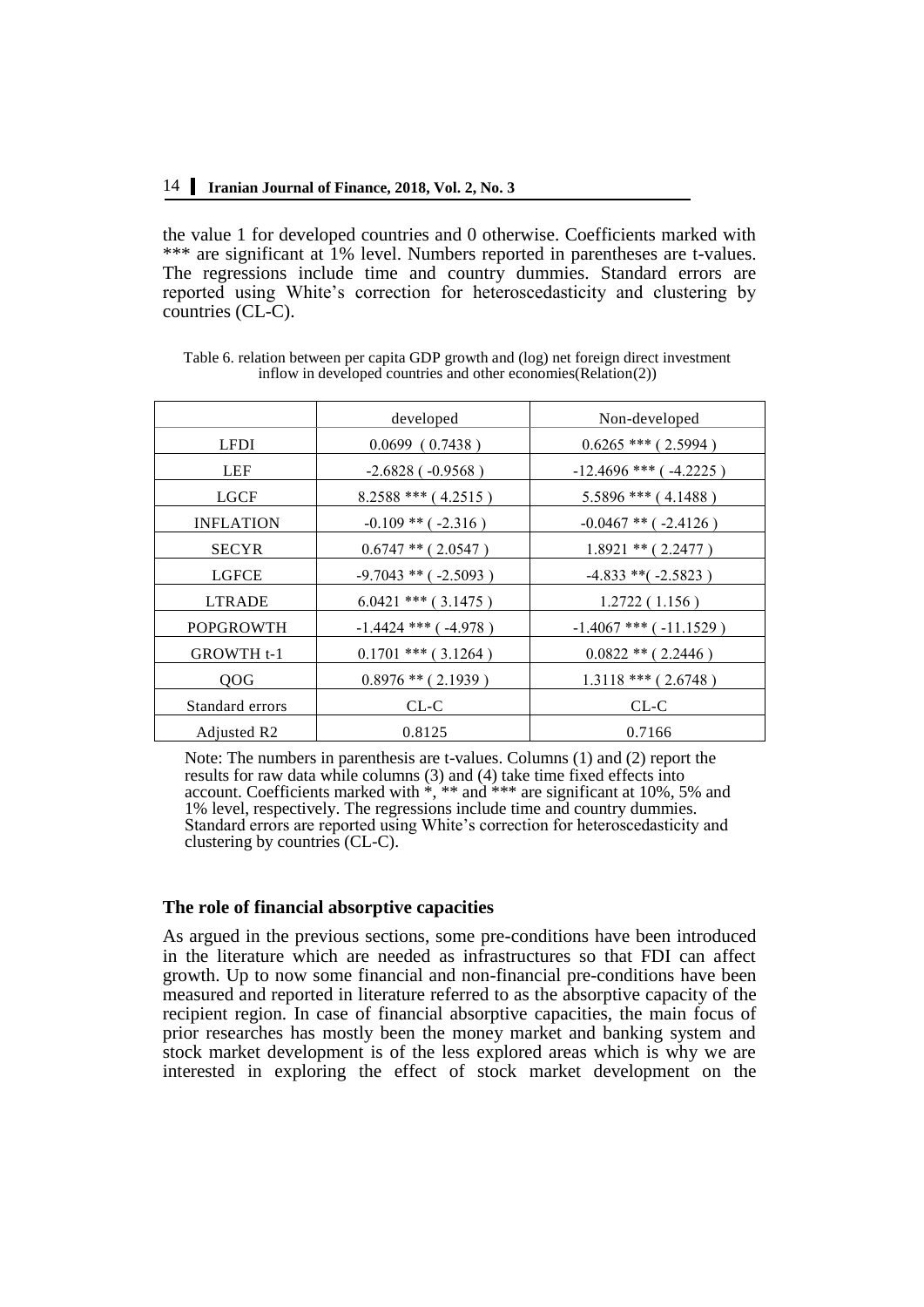significance of FDI inflows effect on growth. Building on the findings discussed in the literature review we would expect that in economies with more developed and agile stock markets foreign investment inflows can affect growth positively and significantly. it is expected that these significant effects must be negative in developed regimes. We therefore define STOCK as the variable representing the development of the stock market and use the model (4) to test our hypothesis:

Per capita GDP growth =  $b_1$  LFDI  $_t$ + $b_2$  STOCK  $_t$  $+b_3$  LFDI  $t \times \text{STOCK } t + b_4$ LEF  $t + b_5$  LGCF  $t$  $+ b_6$  INFLATION  $_1 + b_7$  SECYR  $_1 + b_8$  LGFCE  $_1$  $(4)$  $+ b_9 LTRADE_t + b_{10} POPGROWTH_t$  $+ b_{11}$  (GROWTH  $_{t-1}$ ) +  $b_{12}$  QOG  $_t$  +TIME DUMMIES +COUNTRY DUMMIES +  $e_t$ 

We, at this step, in consistence with other studies in literature, use three different measures of stock market development and put in the RHS of our model in order to test whether the effect of FDI changes in presence of desirable stock-market-related absorptive capacity. Our stock market variables are, as defined in table 1, logarithm of stock market capitalization (LMCAP), logarithm of total value of stocks traded within a given period of time –one year in our case- divided to GDP (LVT) and the logarithm of the turnover ratio of the market (LTVR). The results of our test for model (4) is reported in table 8. prior to testing for the main equation, we test whether the average of our stock market variables are different across different subsets of our samples -i.e. developed and non-developed economies. The z-scores of this test is reported in table 7 bellow. The calculated z-scores confirm the assumption that the means of stock market development indices used in this study are significantly different in developed and non-developed economies being higher in developed economies.

Table7. mean of the stock market variables in developed vs non-developed countries

| variable   MCAP | LMCAP                                                                                     | $\mathbf{V}$ | <b>LVT</b> | . TVR | <b>LTVR</b> |
|-----------------|-------------------------------------------------------------------------------------------|--------------|------------|-------|-------------|
|                 | <b>z-score</b>   7.2185***   10.5307***   11.4272***   12.7458***   9.5047***   9.7391*** |              |            |       |             |

All null hypotheses are rejected with 1% significance marked with \*\*\*. Variables MCAP, VT and TVR are absolute values of stock market capitalization divided to GDP, value of traded stocks divided to GDP and the turnover ratio of the stock market, respectively.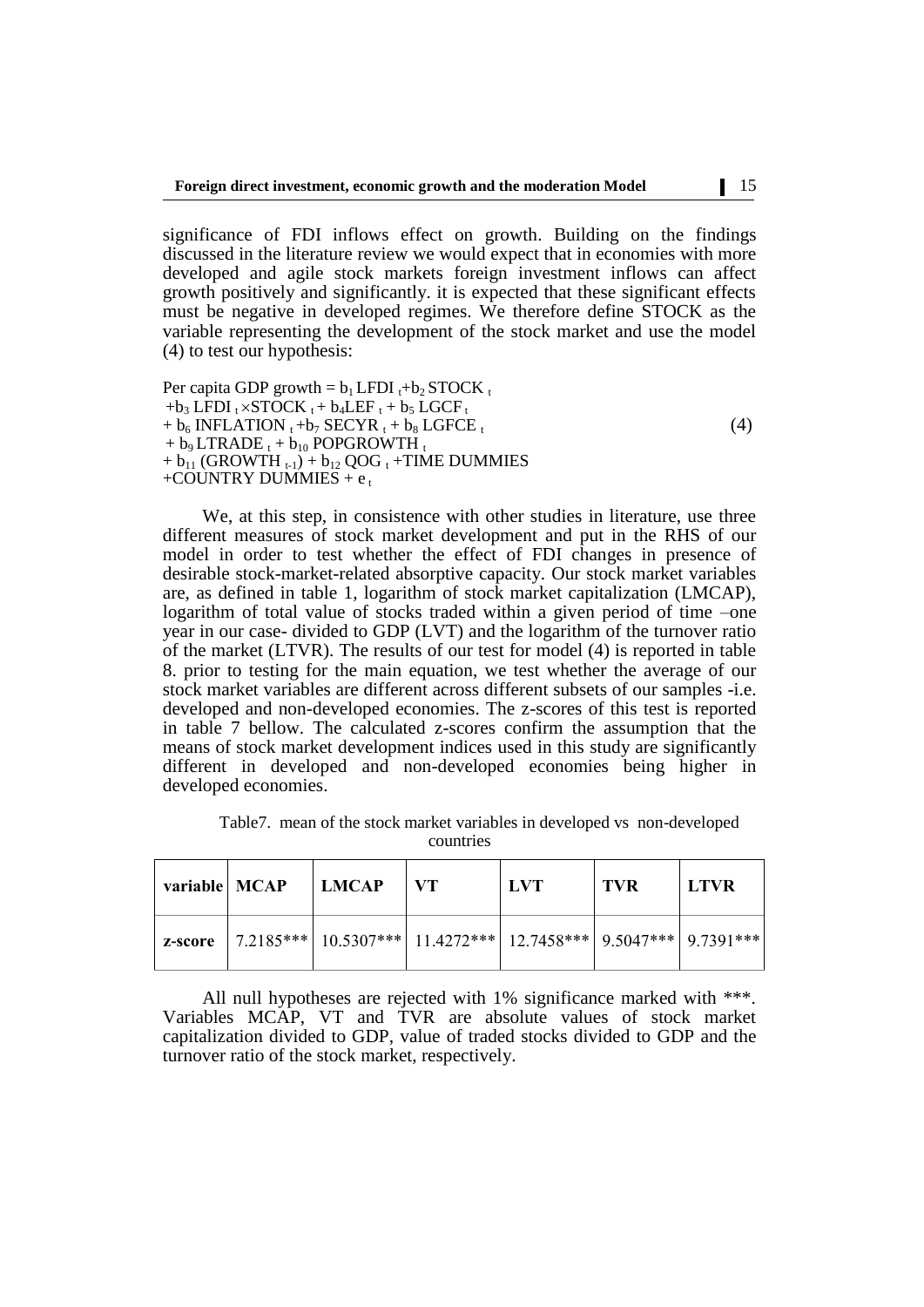| Table8. the effect of stock market development (regression of equation (4)) |                   |                      |                      |                    |                    |                   |                    |  |
|-----------------------------------------------------------------------------|-------------------|----------------------|----------------------|--------------------|--------------------|-------------------|--------------------|--|
|                                                                             | (1)               | (2)                  | (3)                  | (4)                | (5)                | (6)               | (7)                |  |
| <b>LFDI</b>                                                                 | 0.58997<br>48 *** | 1.221949<br>**       | 1.221949<br>**       | 0.653762<br>***    | 0.653762<br>***    | 0.903004<br>***   | 0.903004<br>**     |  |
|                                                                             | (3.7187)          | (2.4462)             | (2.0918)             | (2.9434)           | (2.9434)           | (3.0135)          | (2.4526)           |  |
| <b>LMCAP</b>                                                                |                   | 0.399204<br>(1.3516) | 0.399204<br>(1.1461) |                    |                    |                   |                    |  |
| <b>LFDI×LM</b><br>CAP                                                       |                   | 0.260839<br>$***$    | 0.260839<br>*        |                    |                    |                   |                    |  |
|                                                                             |                   | $(-2.1018)$          | $(-1.7693)$          |                    |                    |                   |                    |  |
| <b>LVT</b>                                                                  |                   |                      |                      | 0.305329<br>$\ast$ | 0.305329           |                   |                    |  |
|                                                                             |                   |                      |                      | (1.6657)           | (1.6657)           |                   |                    |  |
| <b>LFDI×LV</b><br>T                                                         |                   |                      |                      | 0.162281<br>**     | 0.162281<br>**     |                   |                    |  |
|                                                                             |                   |                      |                      | $(-2.5606)$        | $(-2.5606)$        |                   |                    |  |
| <b>LTVR</b>                                                                 |                   |                      |                      |                    |                    | 0.583882<br>**    | 0.583882           |  |
|                                                                             |                   |                      |                      |                    |                    | (2.4826)          | (1.8087)           |  |
| LFDI×LT<br>VR.                                                              |                   |                      |                      |                    |                    | 0.193085<br>$***$ | 0.193085<br>**     |  |
|                                                                             |                   |                      |                      |                    |                    | $(-2.5539)$       | $(-2.1208)$        |  |
| LEF                                                                         |                   | 10.22017<br>***      | $-10.2201$<br>***    | $-10.3102$<br>***  | $-10.3102$<br>***  | -9.8988<br>***    | -9.8988<br>***     |  |
|                                                                             |                   | $(-3.9835)$          | $(-3.5601)$          | $(-4.0208)$        | $(-4.0208)$        | $(-3.8036)$       | $(-3.3003)$        |  |
| <b>LGCF</b>                                                                 |                   | 5.961184<br>***      | 5.961184<br>***      | 5.741696<br>***    | 5.741696<br>***    | 5.825534<br>***   | $-5.825$<br>$5***$ |  |
|                                                                             |                   | (5.0864)             | (5.3367)             | (4.8860)           | (4.8860)           | (5.2824)          | (5.2904)           |  |
| <b>INFLATI</b><br>ON                                                        |                   | 0.043180             | $-0.04318$<br>$***$  | 0.043375           | 0.043375           | 0.042280          | 0.042280           |  |
|                                                                             |                   | $(-1.7036)$          | $(-2.2759)$          | $(-1.7146)$        | $(-1.7146)$        | $(-1.6851)$       | $(-2.1176)$        |  |
| <b>SECYR</b>                                                                |                   | 1.145742<br>$\ast$   | 1.145742             | 1.058946<br>$\ast$ | 1.058946<br>$\ast$ | 1.074927<br>∗     | 1.074927           |  |
|                                                                             |                   | (1.9338)             | (1.5332)             | (1.7883)           | (1.7883)           | (1.8128)          | (1.4052)           |  |
| <b>LGFCE</b>                                                                |                   | $-5.9596$<br>***     | $-5.9596$<br>***     | $-5.8047$<br>***   | $-5.8047$<br>***   | $-5.6331$<br>***  | $-5.6331$<br>***   |  |
|                                                                             |                   | $(-3.3912)$          | $(-3.5099)$          | $(-3.3269)$        | $(-3.3269)$        | $(-3.2104)$       | $(-3.3420)$        |  |

## 16 **Iranian Journal of Finance, 2018, Vol. 2, No. 3**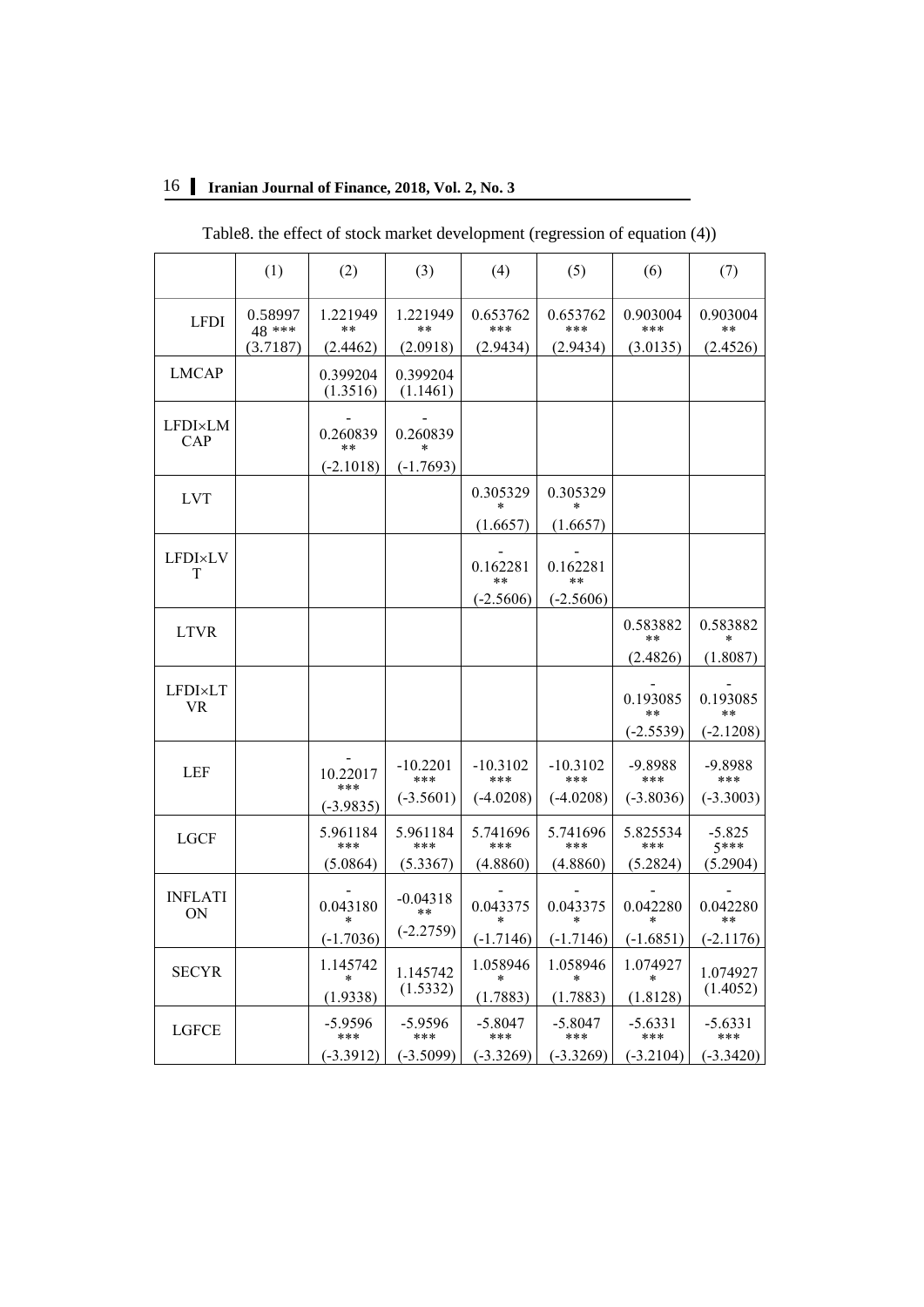| <b>LTRADE</b>               |        | 2.985639<br>***<br>(3.5351)    | 2.985<br>639***<br>(3.1616)      | 2.933<br>818***<br>(3.5349)     | 2.933<br>818***<br>(3.5349)   | 2.820<br>885***<br>(3.4268)   | 2.820<br>885***<br>(3.1139)      |
|-----------------------------|--------|--------------------------------|----------------------------------|---------------------------------|-------------------------------|-------------------------------|----------------------------------|
| <b>POPGRO</b><br><b>WTH</b> |        | $-1.28492$<br>***<br>(-8.7919) | $-1.2849$<br>***<br>$(-11.6602)$ | $-1.2832$<br>***<br>$(-8.7697)$ | $-1.2832$<br>***<br>(-8.7697) | $-1.2730$<br>***<br>(-8.4820) | $-1.2730$<br>***<br>$(-11.6727)$ |
| <b>GROWTH</b><br>$t-1$      |        | 0.122706<br>$***$<br>(2.2165)  | 0.122706<br>***<br>(3.6612)      | 0.124130<br>$**$<br>(2.2394)    | 0.124130<br>$***$<br>(2.2394) | 0.128465<br>$***$<br>(2.3462) | 0.128465<br>***<br>(3.7610)      |
| $OOG_t$                     |        | 1.472618<br>***<br>(3.1528)    | 1.472618<br>***<br>(3.1351)      | 1.477673<br>***<br>(3.1641)     | 1.477673<br>***<br>(3.1641)   | 1.509616<br>***<br>(3.2659)   | 1.509616<br>***<br>(3.3760)      |
| Standard<br>errors          | White  | White                          | $CL-C$                           | White                           | $CL-C$                        | White                         | $CL-C$                           |
| Adjusted<br>$R^2$           | 0.6346 | 0.7304                         | 0.7304                           | 0.7317                          | 0.7317                        | 0.7325                        | 0.7325                           |

Note : Coefficients marked with \*, \*\* and \*\*\* are significant at 10%, 5% and 1%, respectively. LFDI×LMCAP, LFDI×LTVR and LFDI×LVT are interaction terms of LFDI with variables LMCAP, LTVR and LVT, respectively. Numbers reported in parentheses are t-values. The regressions include time and country dummies. Standard errors are reported using White's correction for heteroscedasticity and clustering by countries (CL-C).

The results reported in table above combined with the assumption that the average of stock market variables used in our study are significantly higher in developed economies confirm our findings in table5. For the variables LVT, LTVR, and LMCAP the coefficients of the variables LFDI\*LVT, LFDI\*LVTR, and LMCAP\*LFDI are all significantly negative which reiterates our finding in table5 that the effect of foreign investment inflows on changes in GDP per capita is significantly lower in developed economies. Now what are the critical values for each financial variable above which we can expect FDI's effect on growth to diminish? We call these threshold values cutoff estimates and calculate their estimated values in the following section.

#### **Detecting cut-off levels**

According to our findings in table 9, FDI affects changes in per capita GDP less in high levels of stock market development. We now try to find a threshold value for each indicator of market development and report as our samplesplitting estimate.We use the procedure also used by Azman-Saini et.al.(2010) to detect these thresholds. The model we define for our threshold specification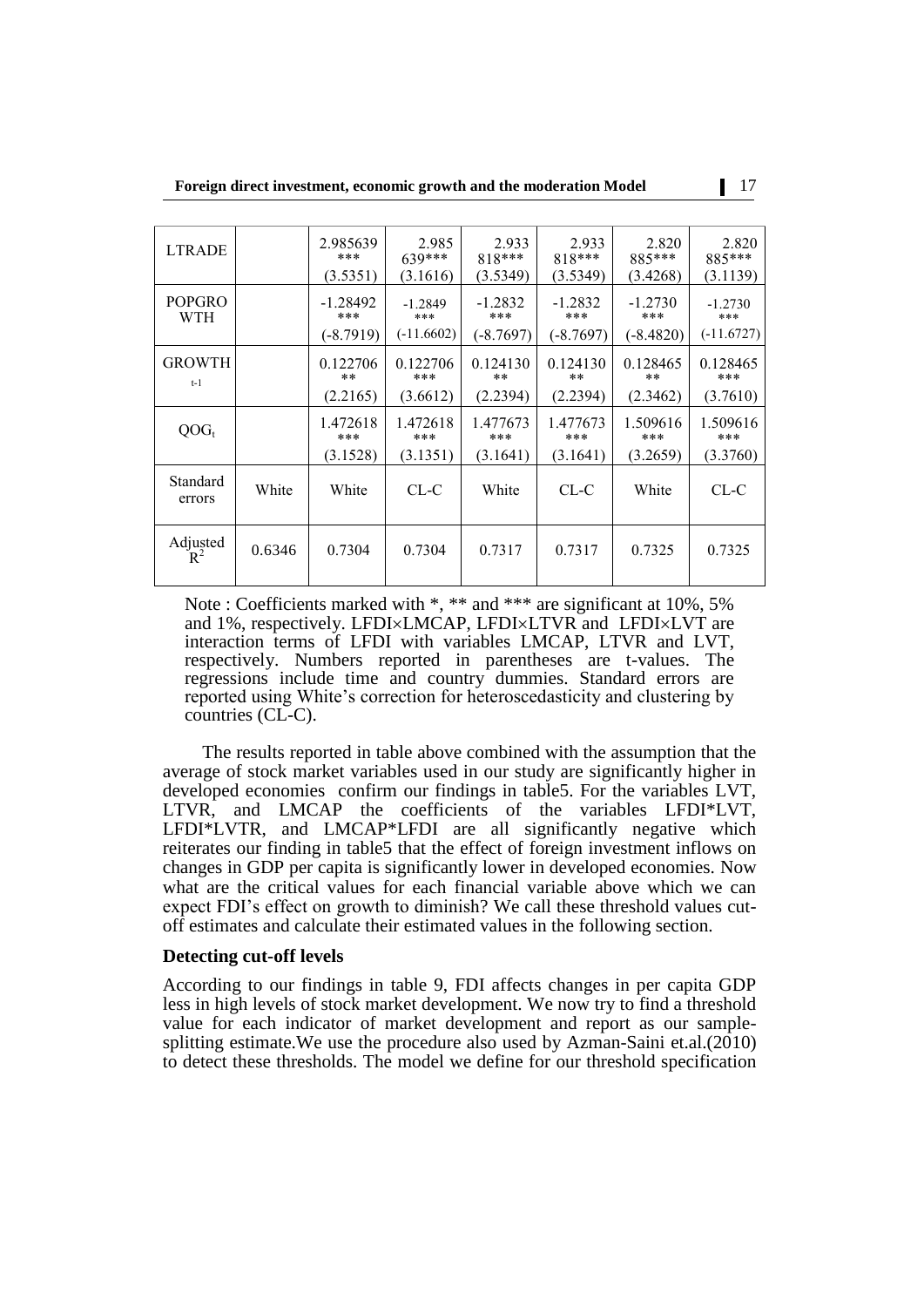is specified as follows:

$$
GROWTH = \begin{cases} \beta 1 + \gamma 1 \text{ LFDI} + \mu 1 \text{ CONTROL} + \varepsilon 1 & \text{FIN} > y \\ \beta 2 + \gamma 2 \text{ LFDI} + \mu 2 \text{ CONTROL} + \varepsilon 2 & \text{FIN} \le y \end{cases}
$$
 (5)

Model(5) assumes that the coefficients of our independent variables differ for the sub-samples separated by the threshold value  $y$  – i.e. there is a structural change in our model when the parameter FIN, representing stock market indicators, reaches y. we utilize an iterative procedure, grow y step by step, split our sample to above and below the threshold and run two separate regressions for the two sub-samples implied by the threshold value. The threshold value which minimizes the residual sum of squares is recognized as our threshold estimate. Table9 below reports the results of our analysis utilizing LMCAP, LVT and LTVR as indicators of stock market development and thus implemented in the above equation as FIN.We also run Chow test in order to test for the significance of the sample splitting process and the numbers reported in the table as chow statistics imply that all of the estimates for threshold values split the sample effectively and the structural change in sample behavior is significant among different sub-samples since all the chow statistics are significant at 1% level. All of our stock market indicators produce the desired result since the effect of LFDI dramatically decreases as we switch to our high-FIN sub-sample.

Though table 9 introduce significant turns in sample behavior discovered through minimizing the residual sum of squares, our main focus is explaining the behavior of FDI inflows in different conditions and we are not interested in characteristics of other explanatory variables in our sample. On the other hand, although the estimates reported in tables 9 are acceptable measures but they are not necessarily the best thresholds to split the sample in order to explain FDI behavior. We need another model to estimate the threshold values of stock market indicators which can also be considered as robustness check for our estimates of threshold values. As the second approach to finding the desired threshold level we introduce a new model specified as:

 $GROWTH = b<sub>1</sub> LFDI<sub>t</sub>+b<sub>2</sub> LFDI<sub>t</sub> \times THRESHOLD<sub>t</sub>$  $+ b_3LEF_t + b_4 LGCF_t + b_5 INFLATION$  $t_t + b_6$  SECYR  $t_t + b_7$  LGFCE  $t_t + b_8$  LTRADE  $t_t$  $(6)$  $+ b_9$  POPGROWTH  $t_1 + b_{10}$  (GROWTH  $t_{t-1}$ )  $+ b_{11}$  QOG  $_{t}$  +TIME DUMMIES +  $e_{t}$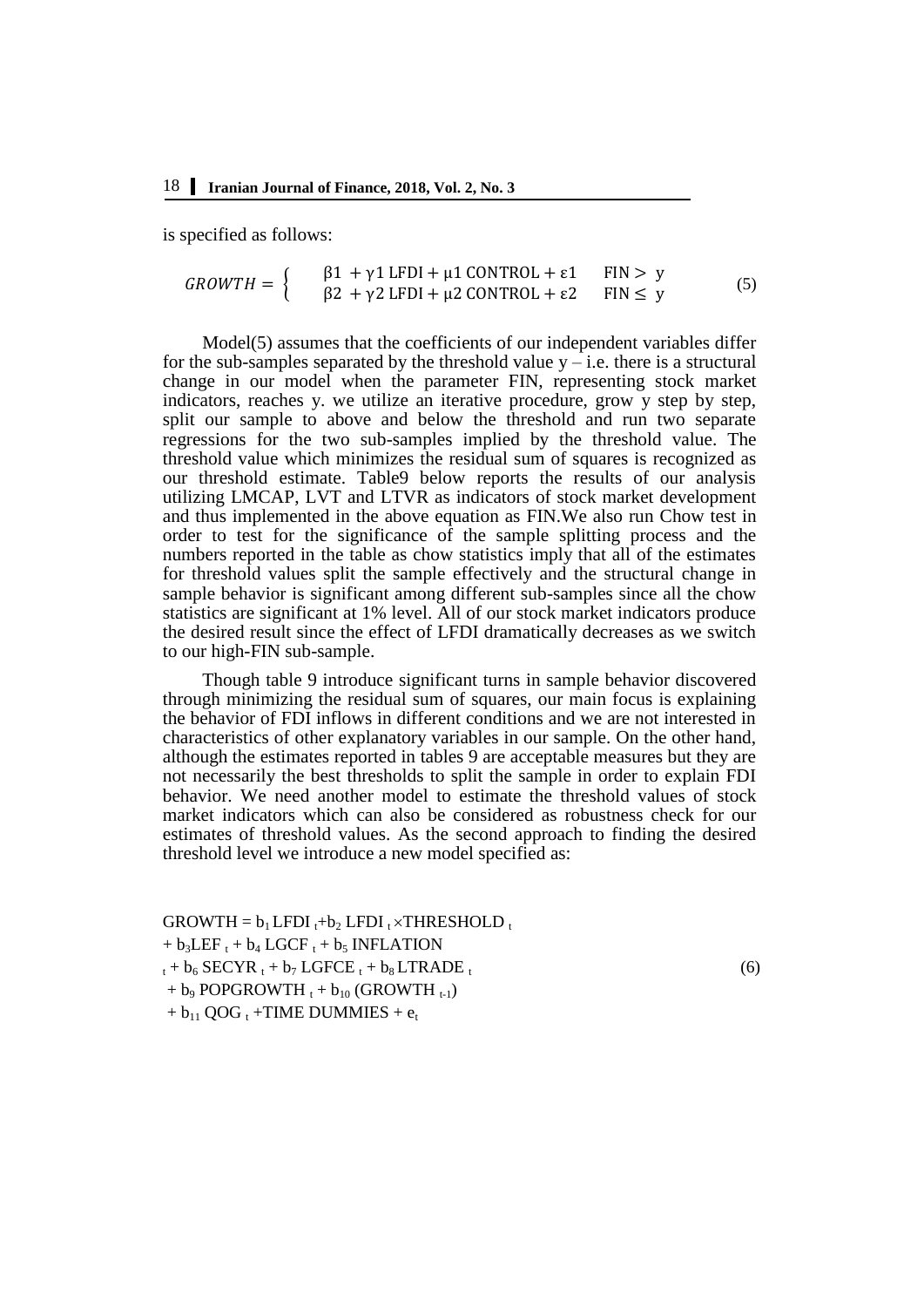|                              | <b>LMCAP</b>                                                                                                                                            |             |                              | <b>LVT</b>               |                                                                                           |                              | <b>LTVR</b>             |                                      |                              |
|------------------------------|---------------------------------------------------------------------------------------------------------------------------------------------------------|-------------|------------------------------|--------------------------|-------------------------------------------------------------------------------------------|------------------------------|-------------------------|--------------------------------------|------------------------------|
|                              | FIN <y< td=""><td></td><td>FIN&gt;y</td><td></td><td>FIN<y< td=""><td>FIN&gt;y</td><td></td><td>FIN<y< td=""><td>FIN&gt;y</td></y<></td></y<></td></y<> |             | FIN>y                        |                          | FIN <y< td=""><td>FIN&gt;y</td><td></td><td>FIN<y< td=""><td>FIN&gt;y</td></y<></td></y<> | FIN>y                        |                         | FIN <y< td=""><td>FIN&gt;y</td></y<> | FIN>y                        |
| <b>LFDI</b>                  | $0.852$ ***<br>(3.2143)                                                                                                                                 |             | $0.2796$ ***<br>(3.3074)     | $0.5297*$<br>(1.9529)    |                                                                                           | $0.2508$ ***<br>(3.3311)     | $0.5327**$<br>(2.0974)  |                                      | $0.3029$ ***<br>(3.6685)     |
| LEF                          | $-5.9171$ ***<br>$(-2.7775)$                                                                                                                            |             | $-3.0011$ ***<br>$(-2.8085)$ |                          | $-6.9894$ ***<br>$(-3.9914)$                                                              | $-2.1177$ **<br>$(-1.9956)$  |                         | $-5.9961$ **<br>$(-2.5723)$          | $-3.3593$ ***<br>$(-3.0706)$ |
| <b>LGCF</b>                  | 0.1717<br>(0.1427)                                                                                                                                      |             | $3.014$ ***<br>(6.6907)      | $3.0401$ ***<br>(5.0231) |                                                                                           | $1.8439**$<br>(2.4313)       | $3.0604$ ***<br>(4.727) |                                      | $1.7942**$<br>(2.2425)       |
| <b>INFLATION</b>             | $-0.0473$ **<br>$(-2.1328)$                                                                                                                             |             | $-0.0152$<br>$(-0.3979)$     |                          | $-0.0595$ ***<br>$(-3.2579)$                                                              | $-0.0131$<br>$(-0.3684)$     |                         | $-0.0771$ **<br>$(-2.3378)$          | $-0.002$<br>$(-0.088)$       |
| <b>SECYR</b>                 | 0.0878<br>(0.3409)                                                                                                                                      |             | $-0.141$<br>$(-1.1027)$      |                          | 0.2666<br>(1.1803)                                                                        | $-0.1564*$<br>$(-1.659)$     |                         | 0.2655<br>(0.9359)                   | $-0.1791*$<br>$(-1.8777)$    |
| LGFCE                        | $-3.9391$ ***                                                                                                                                           | $(-3.0631)$ | $-2.2171***$<br>$(-4.4102)$  |                          | $-5.378$ ***<br>$(-3.4827)$                                                               | $-1.8073***$<br>$(-4.2077)$  |                         | $-5.6376$ ***<br>$(-4.1819)$         | $-1.7944$ ***<br>$(-4.2178)$ |
| <b>LTRADE</b>                | $1.531***$                                                                                                                                              | (3.0865)    | 0.0473<br>(0.2879)           |                          | 0.3402<br>(0.6424)                                                                        | $-0.004$<br>$(-0.0268)$      |                         | 0.2068<br>(0.4503)                   | 0.1815<br>(1.1943)           |
| <b>POPGROWTH</b>             | $-0.3538$                                                                                                                                               | $(-1.1614)$ | $-0.6777$ ***<br>$(-5.6745)$ |                          | $-0.7244$ ***<br>$(-2.7823)$                                                              | $-0.5611$ ***<br>$(-4.8465)$ |                         | $-0.617**$<br>$(-2.1117)$            | $-0.6263$ ***<br>$(-6.4266)$ |
| GROWTH t-1                   | $0.4117$ ***                                                                                                                                            | (4.8762)    | $0.308$ ***<br>(5.0049)      |                          | $0.2287$ ***<br>(5.0114)                                                                  | $0.4597$ ***<br>(7.1773)     |                         | $0.2317$ ***<br>(3.9409)             | $0.4256***$<br>(7.4328)      |
| QOG t                        | 0.1815<br>(0.3464)                                                                                                                                      |             | $-0.4175$<br>$(-1.2268)$     |                          | $-0.2117$<br>$(-0.4986)$                                                                  | $-0.0743$<br>$(-0.261)$      |                         | $-0.3671$<br>$(-0.6203)$             | $-0.0268$<br>$(-0.1052)$     |
| Threshold<br>estimate        | 2.8353                                                                                                                                                  |             |                              | 0.7261                   |                                                                                           |                              |                         | 2.4724                               |                              |
| <b>LOW-FIN</b><br>Countries  |                                                                                                                                                         | 14          |                              |                          | 23                                                                                        |                              |                         | 25                                   |                              |
| <b>HIGH FIN</b><br>Countries | 60                                                                                                                                                      |             |                              |                          | 51                                                                                        |                              |                         | 49                                   |                              |
| Chow statistic               | 4.8369***                                                                                                                                               |             |                              |                          | 3.9669***                                                                                 |                              |                         | 3.4384***                            |                              |
| Standard errors              | $CL-C$                                                                                                                                                  |             | ${\rm CL}\text{-}{\rm C}$    |                          | ${\rm CL}\text{-}{\rm C}$                                                                 | ${\rm CL}\text{-}{\rm C}$    |                         | ${\rm CL}\text{-}{\rm C}$            | ${\rm CL}\text{-}{\rm C}$    |
| Adjusted $R^2$               | 0.6511                                                                                                                                                  |             | 0.7367                       |                          | 0.6774                                                                                    | 0.7193                       |                         | 0.655                                | 0.7331                       |

Table9. threshold regression with stock market indicators as threshold variables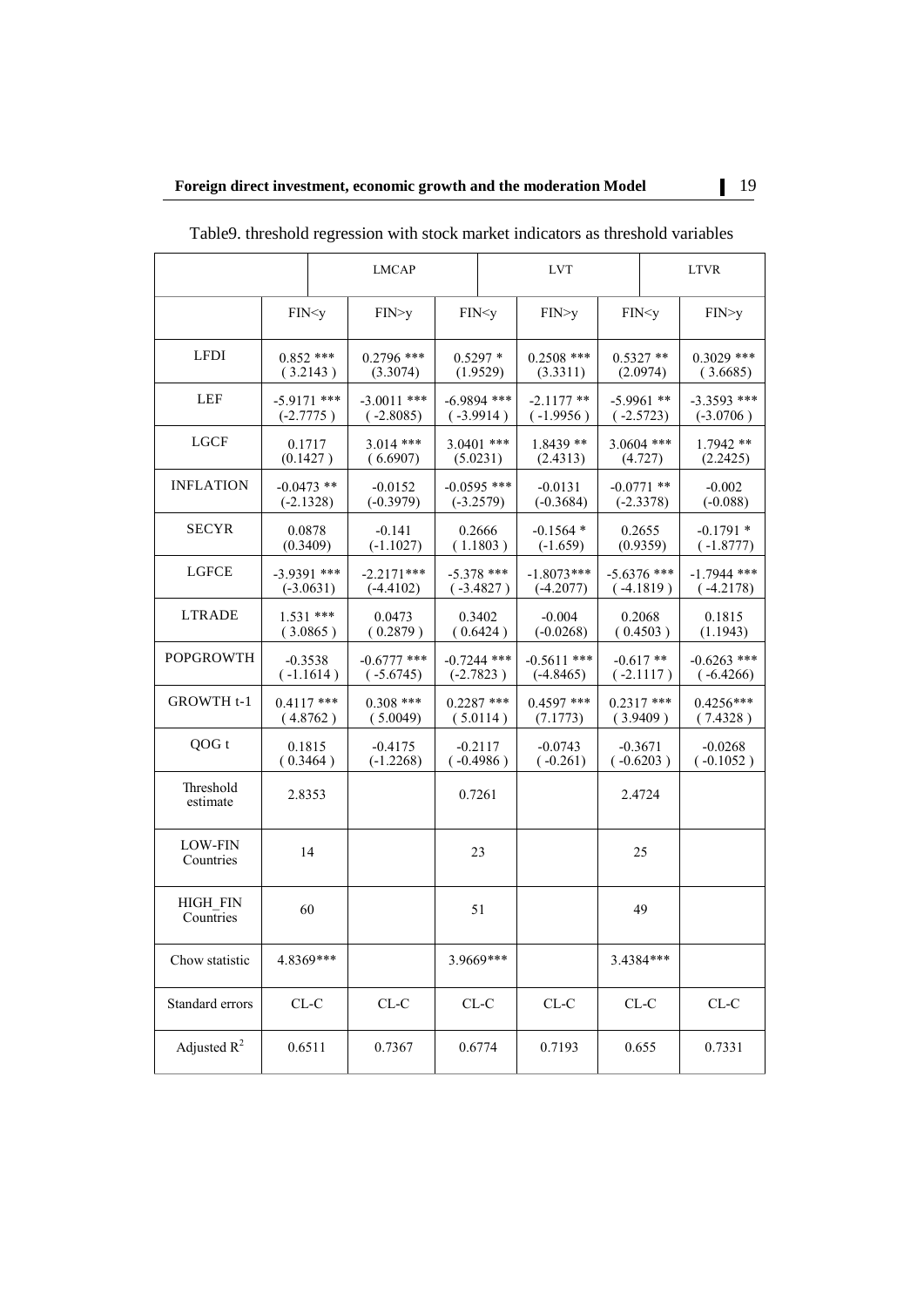Note : the result of the regression of equation (II) While splitting our sample according to the threshold value of our stock market variables of interest. Coefficients marked with \*, \*\* and \*\*\* are significant at 10%, 5% and 1%, respectively. The regressions include time dummies. Standard errors are reported using White's correction for heteroscedasticity and clustering by countries (CL-C).

In which THRESHOLD is a dummy variable taking the value1 for observations with indicators higher than the threshold level and 0 otherwise. In order to find the proper threshold level for each stock market variable, we iteratively change the indicator value and each time run a separate regression for each sub-sample implied by the threshold. The value for which the RSS of the regression is minimized is reported as the threshold value of the indicator. Table 10 includes the result of our analysis in this regard. The results reported in table 10 are much like what we had seen in tables 9. The variable LFDI×THRESHOLD has negatively significant coefficients for all of our financial variables which means that FDI's effect on growth is lower for the observations with financial variables above the estimated threshold value.

|                       | <b>LMCAP</b>               | <b>LVT</b>                     | <b>LTVR</b>                  |
|-----------------------|----------------------------|--------------------------------|------------------------------|
| <b>LFDI</b>           | $1.152757***(4.7540)$      | $0.828797***$ (3.7762)         | $0.606115**$ (2.4773)        |
| <b>LFDI×THRESHOLD</b> | $-0.891493***(-3.8806)$    | $-0.551504$ ***(-2.9019)       | $-0.285352(-1.2557)$         |
| <b>THRESHOLD</b>      | 0.347262(1.0331)           | 0.297190(0.8520)               | 0.724201(1.6036)             |
| LEF                   | $-3.736074***$ $(-3.3843)$ | $-3.603383$ ***<br>$(-3.0583)$ | $-3.799135$ ***( $-3.1954$ ) |
| <b>LGCF</b>           | $2.216430***$ (3.3073)     | $2.325985***(3.2887)$          | 2.278118(3.3608)             |
| <b>INFLATION</b>      | $-0.037153**(-2.0039)$     | $-0.031729*(-1.6979)$          | $-0.027582(-1.4451)$         |
| <b>SECYR</b>          | $0.136050(-1.2592)$        | $-0.128122(-1.2174)$           | $-0.081039(-0.7143)$         |
| <b>LGFCE</b>          | $-2.470030***(-4.4920)$    | $-2.534598$ ***( $-4.4067$ )   | $-2.603052$ ***( $-4.4758$ ) |
| <b>LTRADE</b>         | 0.166816(1.0943)           | 0.073137(0.4345)               | 0.197694(1.3041)             |

| Table 10. Result of regression of equation (6) |
|------------------------------------------------|
|------------------------------------------------|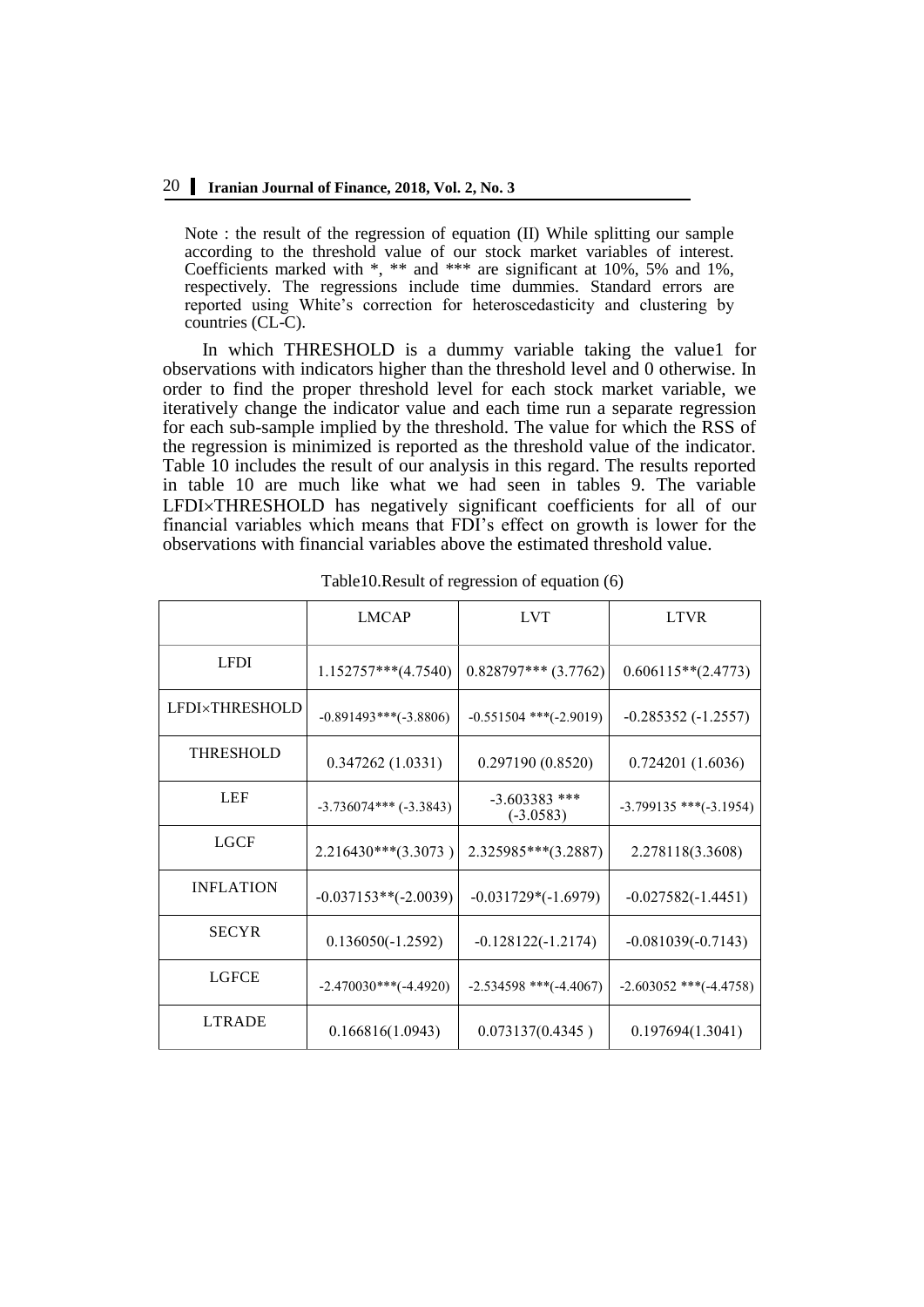| <b>POPGROWTH</b>          | $-0.621840***(-4.9822)$   | $-0.646623$ ***(-5.4825)  | $-0.657321***(-5.5095)$   |
|---------------------------|---------------------------|---------------------------|---------------------------|
| <b>GROWTH t-1</b>         | $0.328850$ *** $(8.5228)$ | $0.334600$ *** $(8.7208)$ | $0.341720$ *** $(8.5597)$ |
| OOG t                     | $-0.330389(-1.2955)$      | $-0.295622(-1.1088)$      | $-0.428117(-1.5547)$      |
| Threshold estimate        | 2.626                     | 0.0856                    | 2.1975                    |
| <b>LOW-FIN Countries</b>  | 10                        | 15                        | 21                        |
| <b>HIGH FIN Countries</b> | 64                        | 59                        | 53                        |
| Standard errors           | $CL-C$                    | CL-C                      | $CL-C$                    |
| Adjusted $R^2$            | 0.6878                    | 0.6842                    | 0.6825                    |

Note .t- values are reported in parenthesis and Coefficients marked with \*, \*\* and \*\*\* are significant at 10%, 5% and 1%, respectively. The regressions include time dummies. Standard errors are reported using White's correction for heteroscedasticity and clustering by countries (CL-C).

Now, with the findings reported in tables 9 and 10, we have two estimates for the threshold level regarding each stock market variable. These estimates are summarized in table 11 bellow. Table 12 presents the financially-developed countries included in our dataset based on these threshold estimates. We consider the higher of the two estimates for each variable and the selected countries are the ones which exceed the threshold for all the three stock market variables.

Table 11. threshold estimates for stock market variables

|                | <b>LMCAP</b> | <b>LVT</b> | <b>LTVR</b> |
|----------------|--------------|------------|-------------|
| Threshold (I)  | 2.8353       | 0.7261     | 2.4724      |
| Threshold (II) | 2.626        | 0.0856     | 2.1975      |

Note: the estimated threshold values for stock market indicators. Threshold (I) and Threshold(II) correspond to estimates derived from equations (5) and (6), respectively.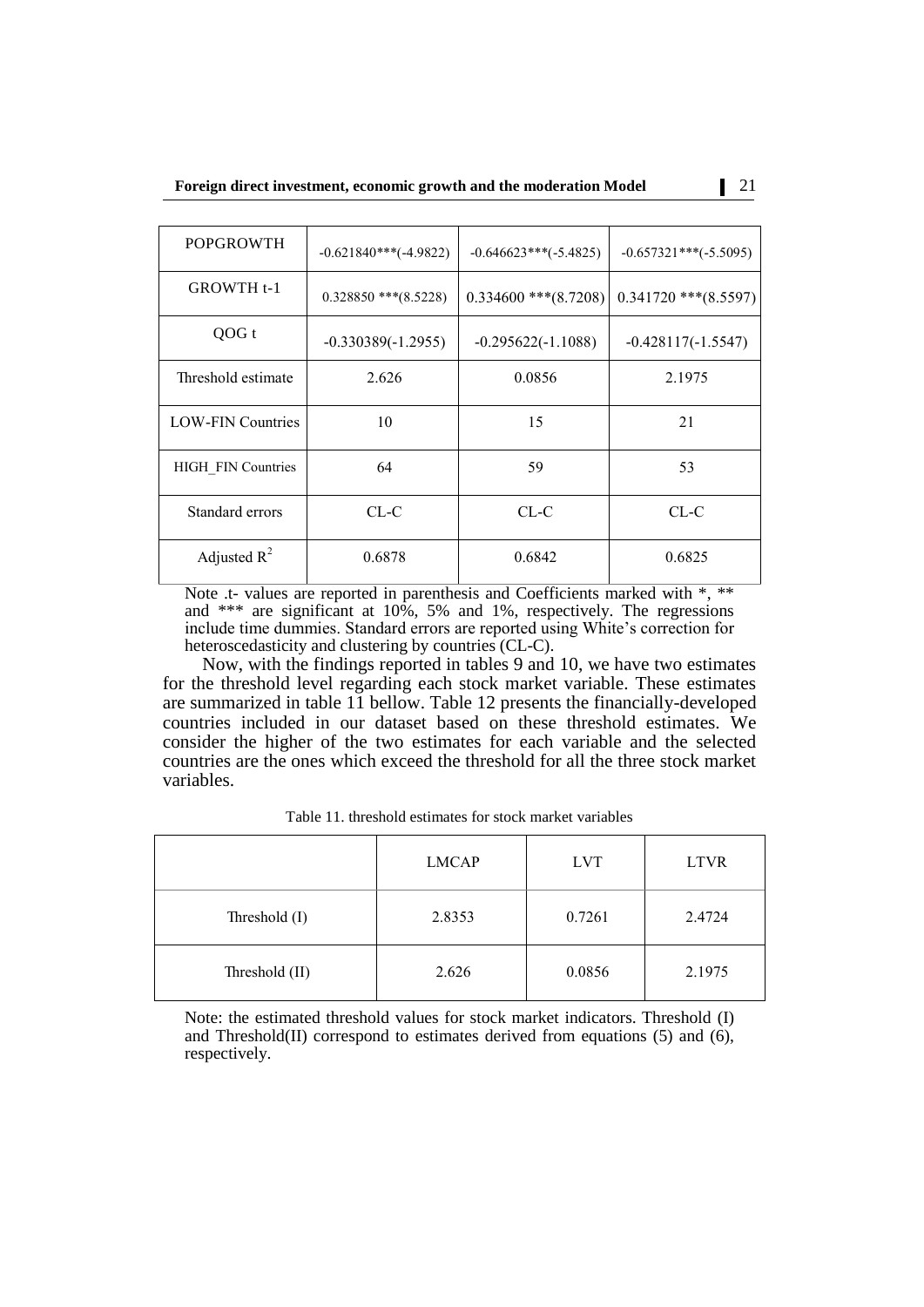#### **Summary and conclusion**

Studies investigating the relation between foreign direct investment and economic growth of the recipient country report that in more financially and institutionally developed hosts, FDI is more likely to affect growth since these pre-conditions improve the probability of successful technology transfer and diffusion which is considered to be the main channel through which FDI affects economic growth. Our main contribution in this paper is that we challenge this consensus. Our first hypothesis is that among developed nations, it should not be the technology transfer which fosters economic growth since most of the technology is produced and diffused internally rather than imported by foreign investors. Hence, the effect FDI has on economic growth of the host must diminish as the recipient becomes more developed if we assume that the only way FDI can affect growth is through technology and knowledge transfer. Our data supports this hypothesis.

Considering parameters of stock market development we showed that FDI's effect on growth is significantly lower in presence of higher levels of stock market development which is in line with our previous findings and is viewed as our next contribution to literature which is in contradiction with what the literature previously suggests. We then derive critical values for each stock market variable, called threshold estimates, which split our sample into two groups of observations and we show that the effect of FDI on growth is significantly lower in the group with higher values of the financial variable.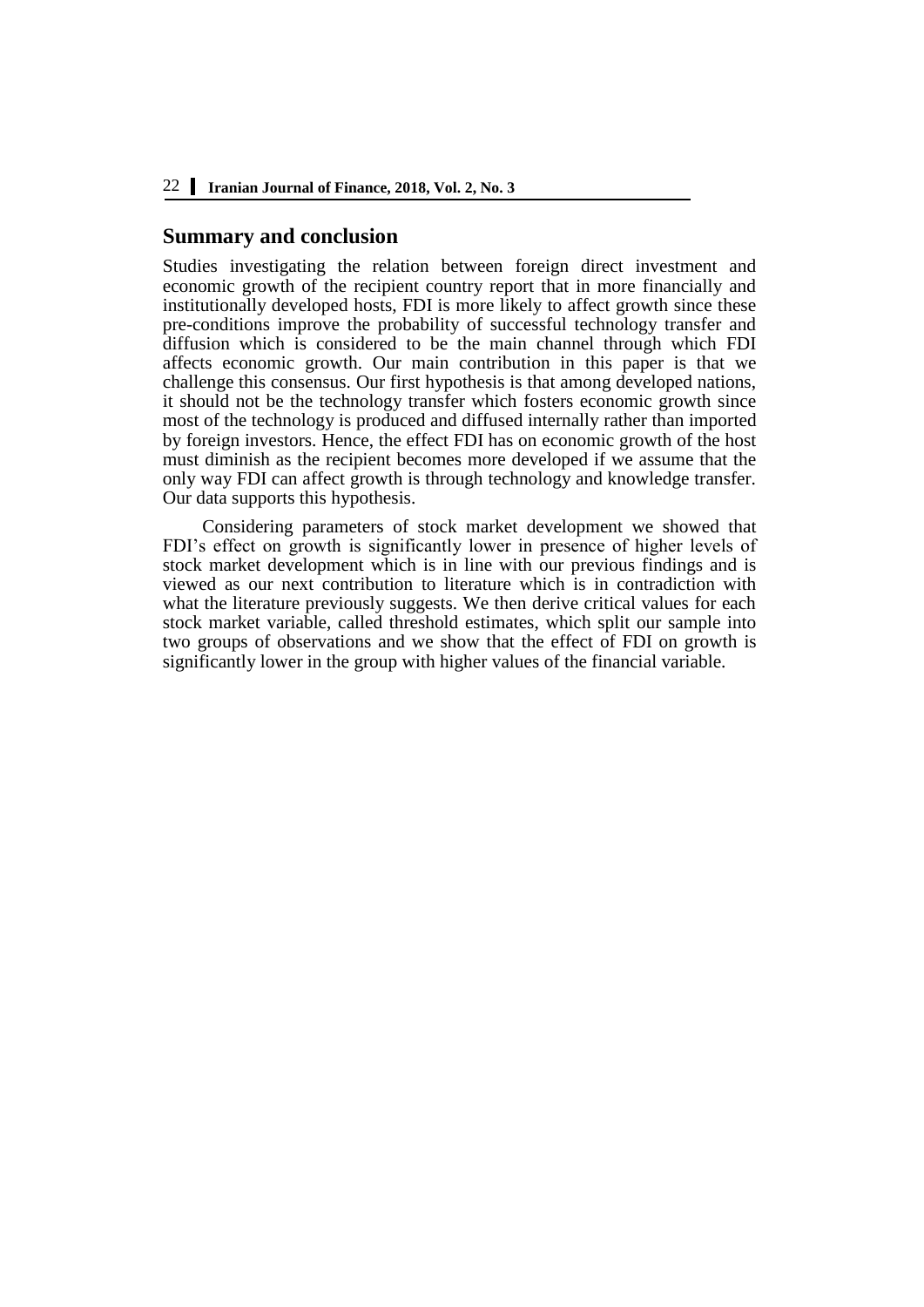## **References**

Alfaro, L., Chanda, A., Kalemli-Ozcan, S. and Sayek, S., 2004. FDI and economic growth: the role of local financial markets. Journal of international economics, 64(1), pp.89-112.

Azman-Saini, W.N.W., Law, S.H. and Ahmad, A.H., 2010. FDI and economic growth: New evidence on the role of financial markets. Economics letters, 107(2), pp.211-213.

Azman-Saini, W.N.W., Baharumshah, A.Z. and Law, S.H., 2010. Foreign direct investment, economic freedom and economic growth: International evidence. Economic Modelling, 27(5), pp.1079-1089.

Azman-Saini, W.N.W., Law, S.H. and Ahmad, A.H., 2010. FDI and economic growth: New evidence on the role of financial markets. Economics letters, 107(2), pp.211-213.

Smarzynska, B., 1999. Composition of foreign direct investment and protection of intellectual property rights in transition economies (Vol. 2228). Centre for Economic Policy Research.

Borensztein, E., De Gregorio, J. and Lee, J.W., 1998. How does foreign Direct Investment affect economic growth?, journal of international economics.

Ozawa, T., 1992. Foreign direct investment and economic development. Transnational corporations, 1(1), pp.27-54.

alasubramanyam, V.N., Salisu, M. and Sapsford, D., 1996. Foreign direct investment and growth in EP and IS countries. The economic journal, 106(434), pp.92-105.

Ericsson, J., Irandoust, M., 2001. On the causality between foreign direct investment and **strategies** comparative study. International Trade Journal 15, 1–26.

Gunby, P., Jin, Y. and Reed, W.R., 2017. Did FDI really cause Chinese economic growth? A meta-analysis. World Development, 90, pp.242-255.

Gui-Diby, S.L., 2014. Impact of foreign direct investments on economic growth in Africa: Evidence from three decades of panel data analyses. Research in economics, 68(3), pp.248-256.

Bhagwati, J.N., 1978. Appendix to" Anatomy and Consequences of Exchange Control Regimes". In Anatomy and Consequences of Exchange Control Regimes (pp. 219-221). NBER.

Tvaronavičiene, M. and Grybaite, V., 2007. Impact of FDI on Lithuanian economy: insight into development of main economic activities. *Journal of Business Economics and Management*, *8*(4), pp.285-290.